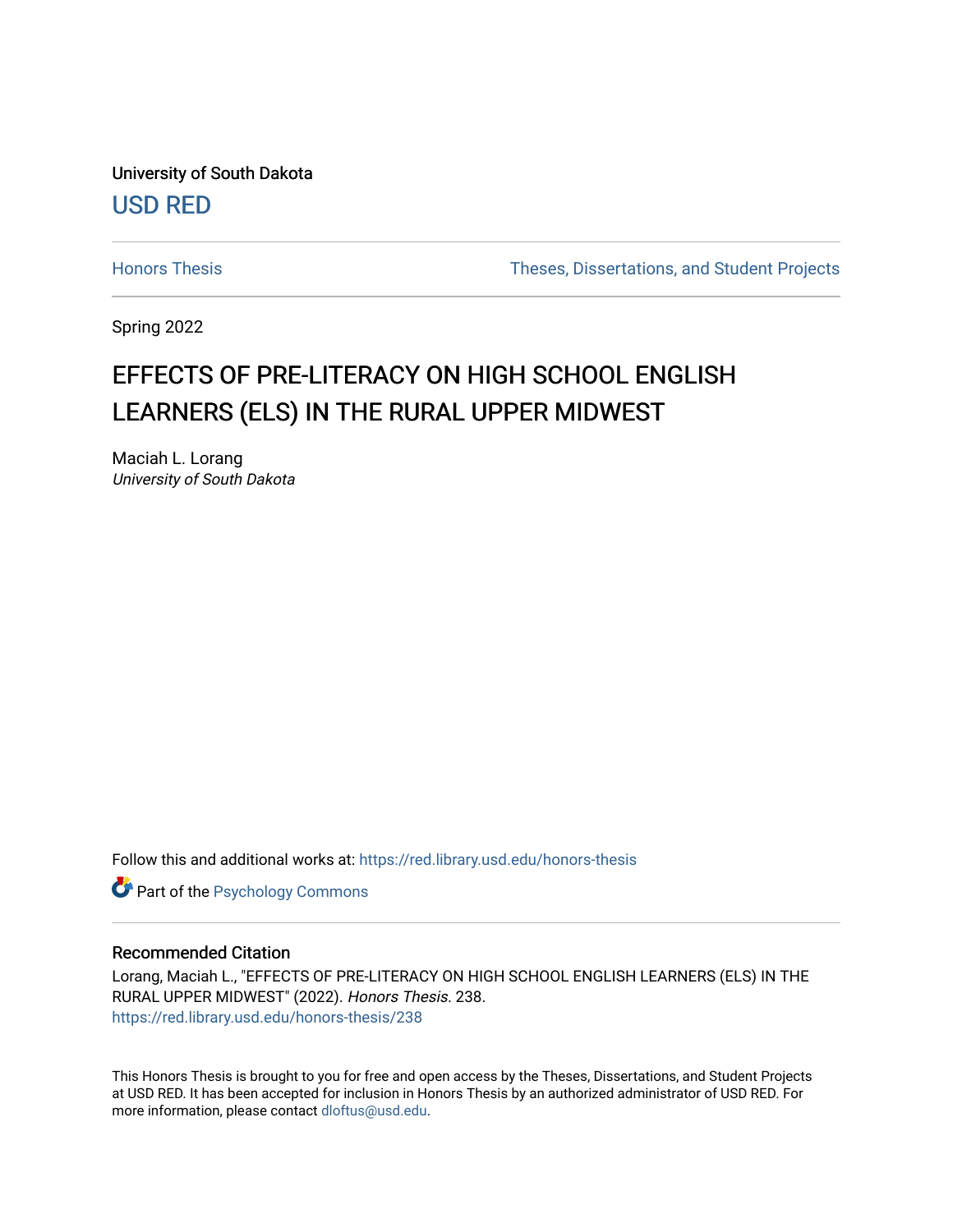# EFFECTS OF PRE-LITERACY ON HIGH SCHOOL ENGLISH LEARNERS (ELS) IN THE RURAL UPPER MIDWEST

by

Maciah Lorang

A Thesis Submitted in Partial Fulfillment

Of the Requirements for the

University Honors Program

Department of Psychology

The University of South Dakota

May 2022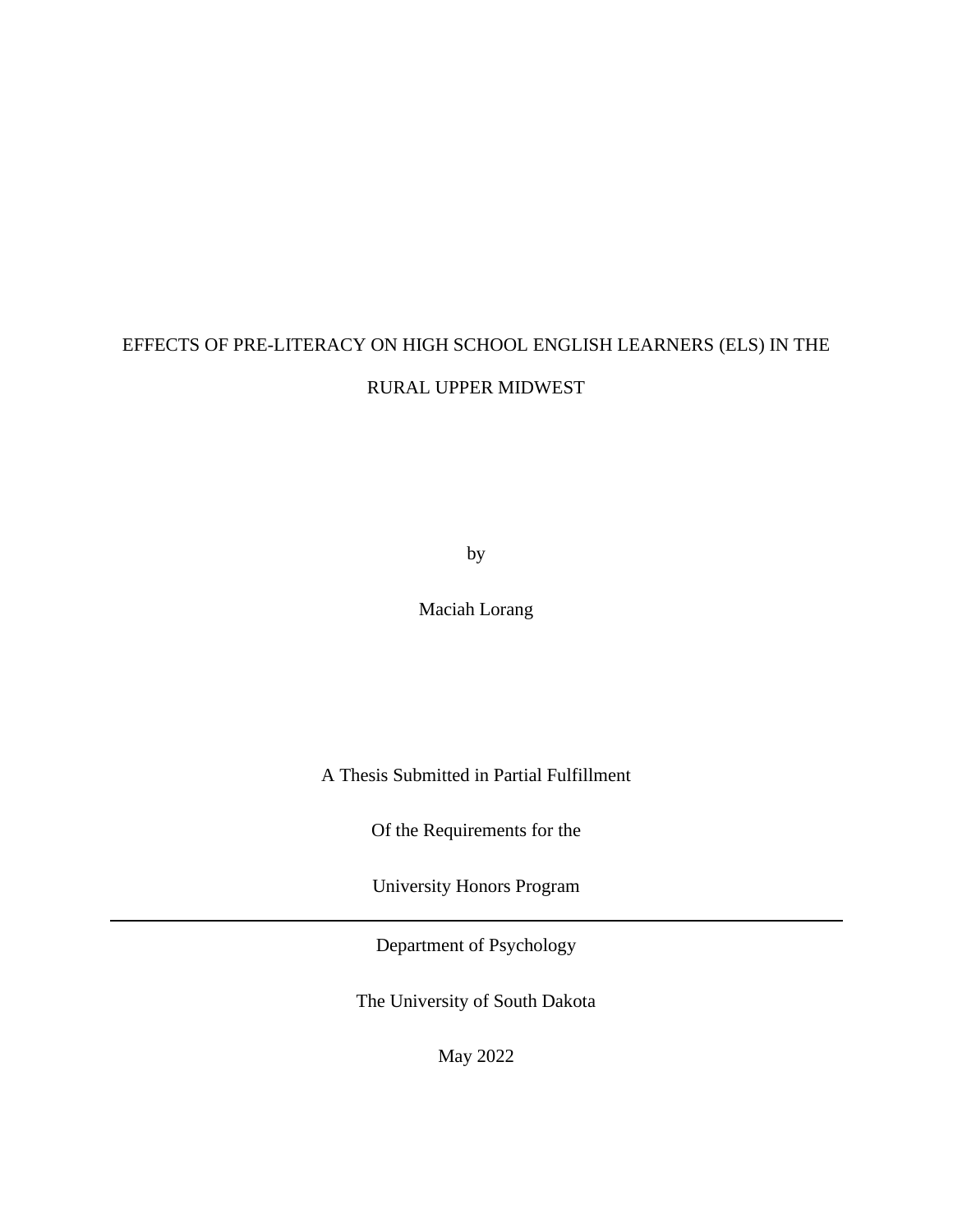The members of the Honors Thesis Committee appointed

to examine the thesis of Maciah Lorang

find it satisfactory and recommend that it be accepted.

Gabrielle Strouse, Ph.D. Associate Professor Chair, Counseling & Psychology in Education University of South Dakota Director of the Committee

\_\_\_\_\_\_\_\_\_\_\_\_\_\_\_\_\_\_\_\_\_\_\_\_\_\_\_\_

Angela Helmer, Ph.D. Professor, Department of Modern Languages and Linguistics University of South Dakota

\_\_\_\_\_\_\_\_\_\_\_\_\_\_\_\_\_\_\_\_\_\_\_\_\_\_\_\_\_

Dyanis A. D. Conrad, Ph.D. Assistant Professor, Curriculum and Instruction University of South Dakota

\_\_\_\_\_\_\_\_\_\_\_\_\_\_\_\_\_\_\_\_\_\_\_\_\_\_\_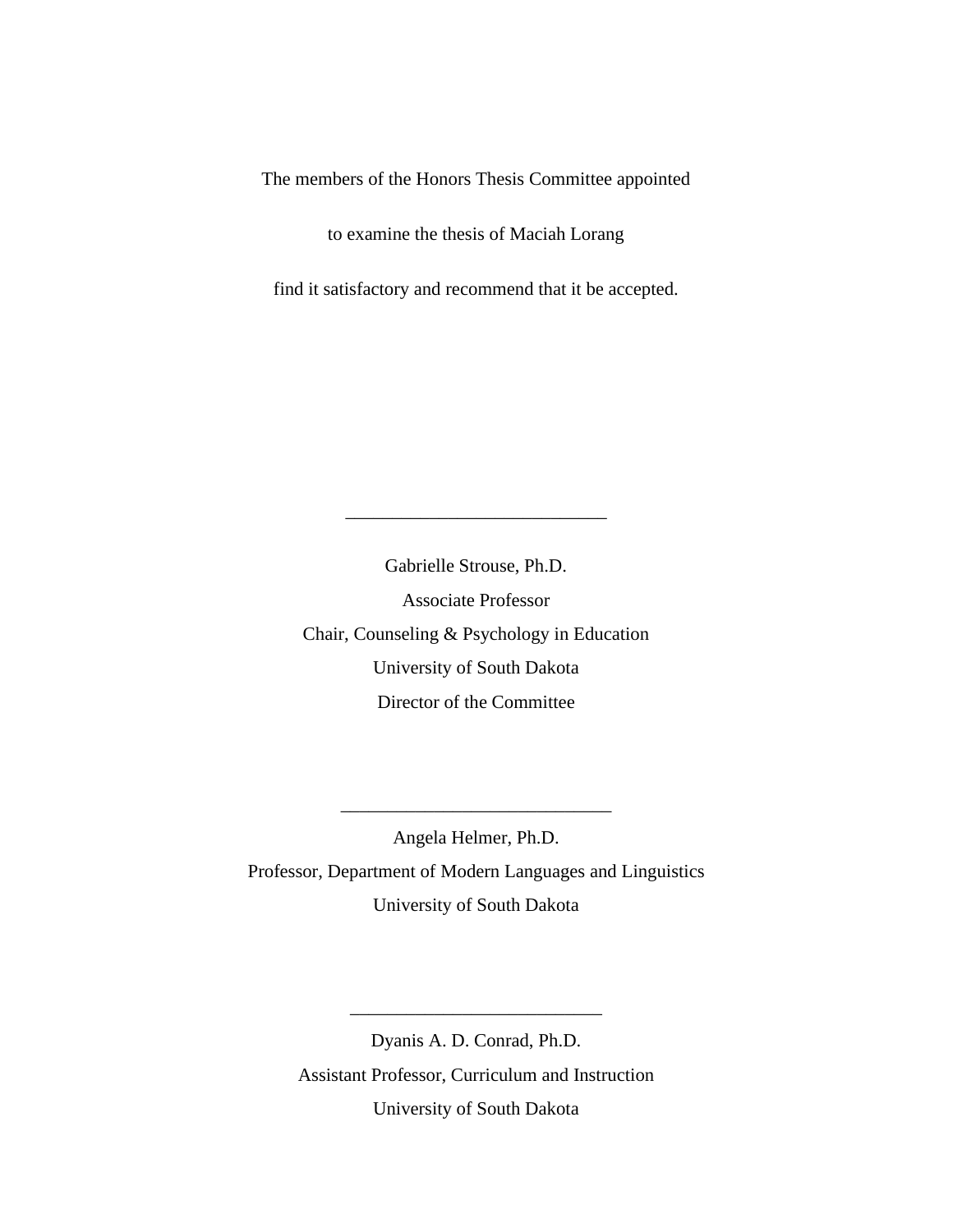#### **Abstract**

The purpose of this research is to catalog the observed effects of pre-literacy on high school English learners (ELs) in the rural Upper Midwest and propose solutions on a local level. A phenomenological research design was implemented for this study. Participants were high school teachers who teach English learners in their classes. Participant demographics include four teachers, one who teaches an EL English course, one who teaches an EL algebra course, one who is an EL teacher, and one who is a Spanish teacher. Participants were interviewed until saturation was reached. The interviews were then transcribed as de-identifiable data (if participants chose not to use their real names), and that data was then analyzed using the five phase explicitation process provided by the phenomenological research design. The main results/findings of our study included the perceived effects of pre-literacy on these students' education (i.e., difficulty with academic reading/writing), the perceived effects on these students' emotional life (i.e., feelings of shame and embarrassment), the perceived effects on these students' social life (i.e., these students being generally disconnected from the school and community), and the perceived effects on these students' home lives (i.e., difficulty communicating home). The main results/findings of this study also included some proposed solutions, including the use of native language materials and the need for more adequate training, to name a few. The specificity of this study (namely, that it be for high school ELs in the rural Upper Midwest) and the list of cataloged effects (from the perspective of the teachers) were the main implications/significance of our study.

KEYWORDS: English Learners, Pre-Literacy, Spanish, Upper Midwest, High School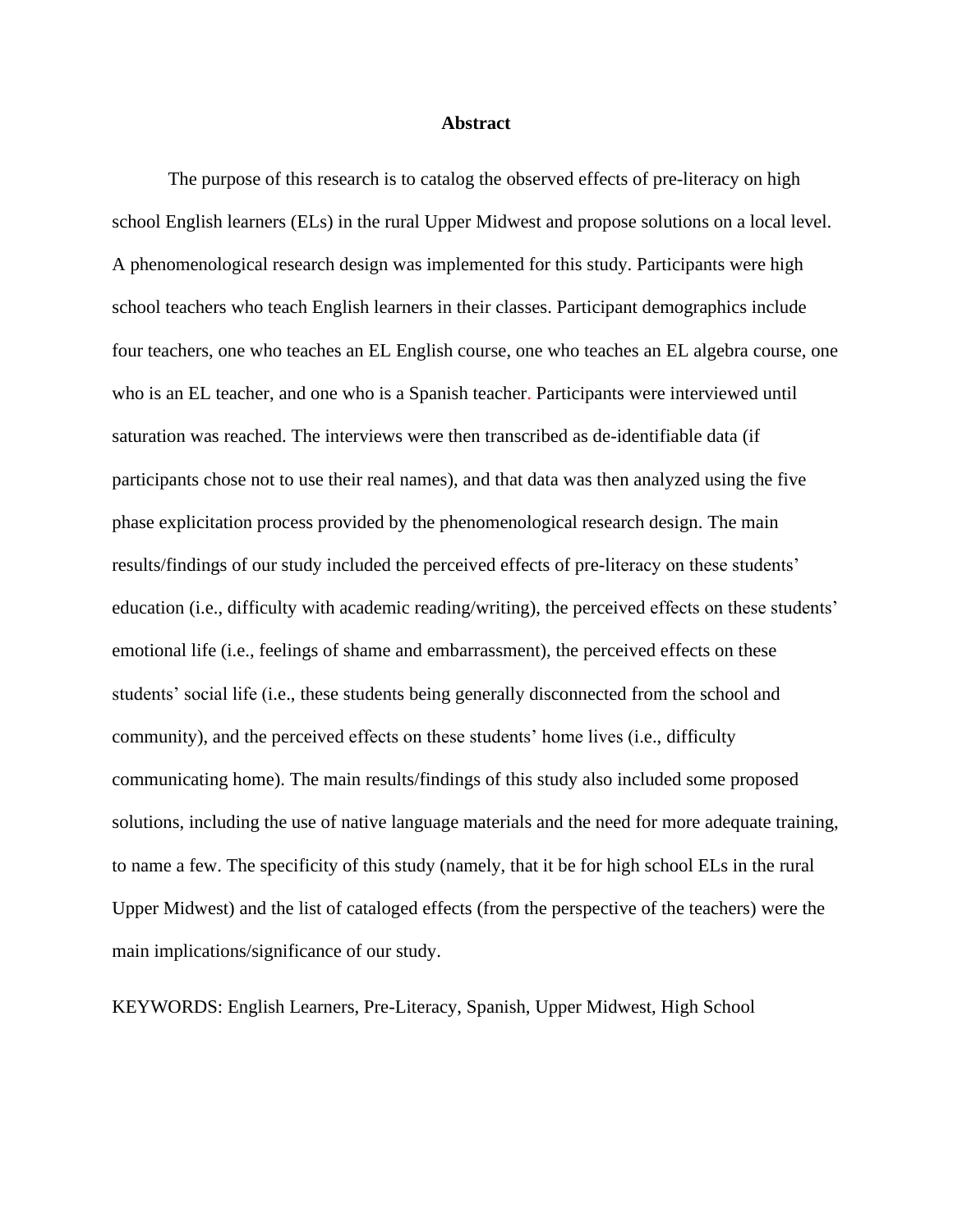## **Table of Contents**

|    | a. |                                     |  |  |
|----|----|-------------------------------------|--|--|
|    |    |                                     |  |  |
|    |    |                                     |  |  |
|    | a. |                                     |  |  |
|    |    |                                     |  |  |
|    |    |                                     |  |  |
|    |    |                                     |  |  |
|    |    |                                     |  |  |
|    | f. |                                     |  |  |
|    | g. |                                     |  |  |
|    |    |                                     |  |  |
| 3. |    |                                     |  |  |
|    | a. |                                     |  |  |
|    |    | i. Effects on Education12-14        |  |  |
|    |    | Effects on Emotions14-15<br>ii.     |  |  |
|    |    | Effects on Social Life15-16<br>iii. |  |  |
|    |    | Effects on Home Lives16-17<br>1V.   |  |  |
|    |    |                                     |  |  |
|    |    | i. Sheltered Courses17-18           |  |  |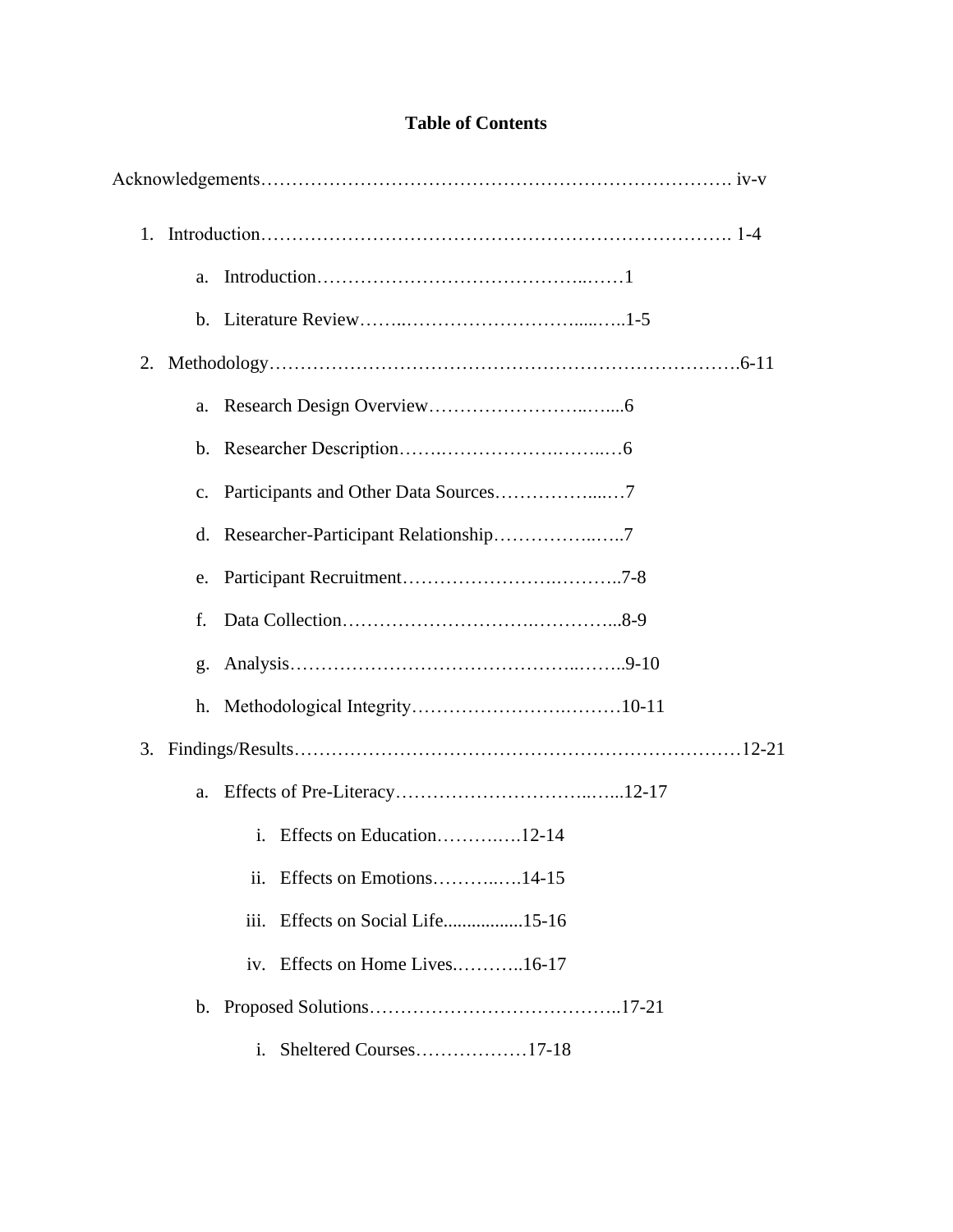|  | ii. Use Of Native Language Materials18-19 |
|--|-------------------------------------------|
|  |                                           |
|  | iv. Additional Staff19-20                 |
|  | v. More Training for Educators20-21       |
|  |                                           |
|  |                                           |
|  |                                           |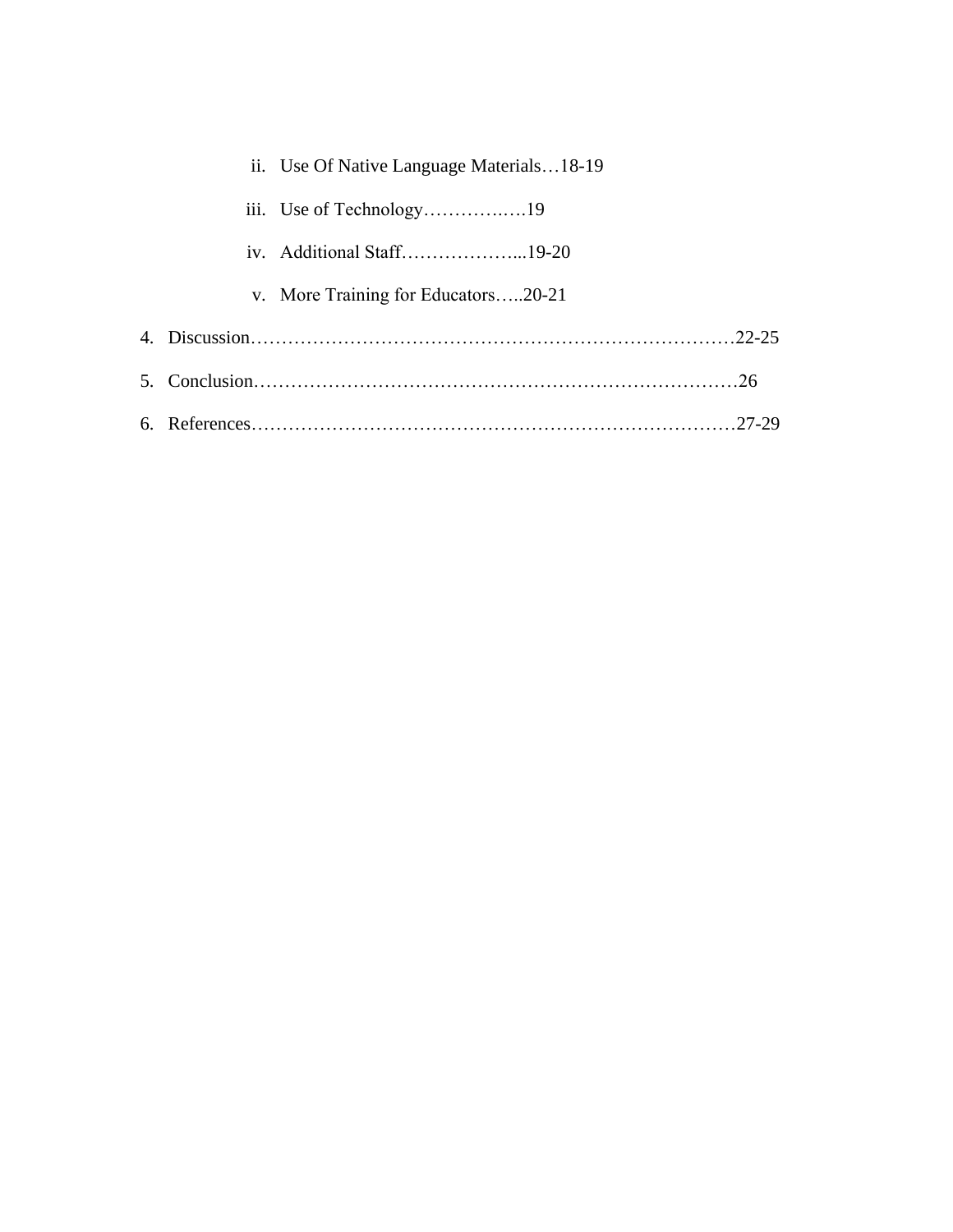#### **Acknowledgements**

First and foremost, I would like to thank my research professor and thesis director, Dr. Gabrielle Strouse, for her continued support, encouragement, and guidance on this project and throughout my undergraduate education. I would also like to thank Dr. Angela Hemler and Dr. Dyanis Conrad for their willingness to collaborate and serve as committee members for my thesis. My deepest thanks to all of you for taking on this project with me.

Thank you to all the study participants. I appreciate your willingness to share your experience, and I hope this research can lead to more advances within your field. Thank you for all that you do.

Within the Honors Program, I would like to extend my deepest gratitude to my incredible advisor, Sarah Wittmuss, for her ongoing support and advice throughout this process and my undergraduate studies. I would not be half of the student, learner, researcher, teacher, and leader if it hadn't been for your continued encouragement to take on opportunities presented to me. I owe so much to you, and I hope this contributes to that.

Thank you to Jody Wacker, my high school speech coach, for caring as much about this topic as I do. You are the one who ignited this passion in me, and it is because of you that I feel so passionately for these pre-literate individuals. I admire the care that you hold for these individuals. Thank you for using your voice to take a stand.

Thank you to all my friends who have walked with me through all the stressful hours I poured into this project. Thank you, especially, to Heather Cox, Kailena Anderson, and Brandon Pedersen for being understanding and flexible in allowing me the time I needed to complete this project. I appreciate your kindness, support, and prayers throughout this process.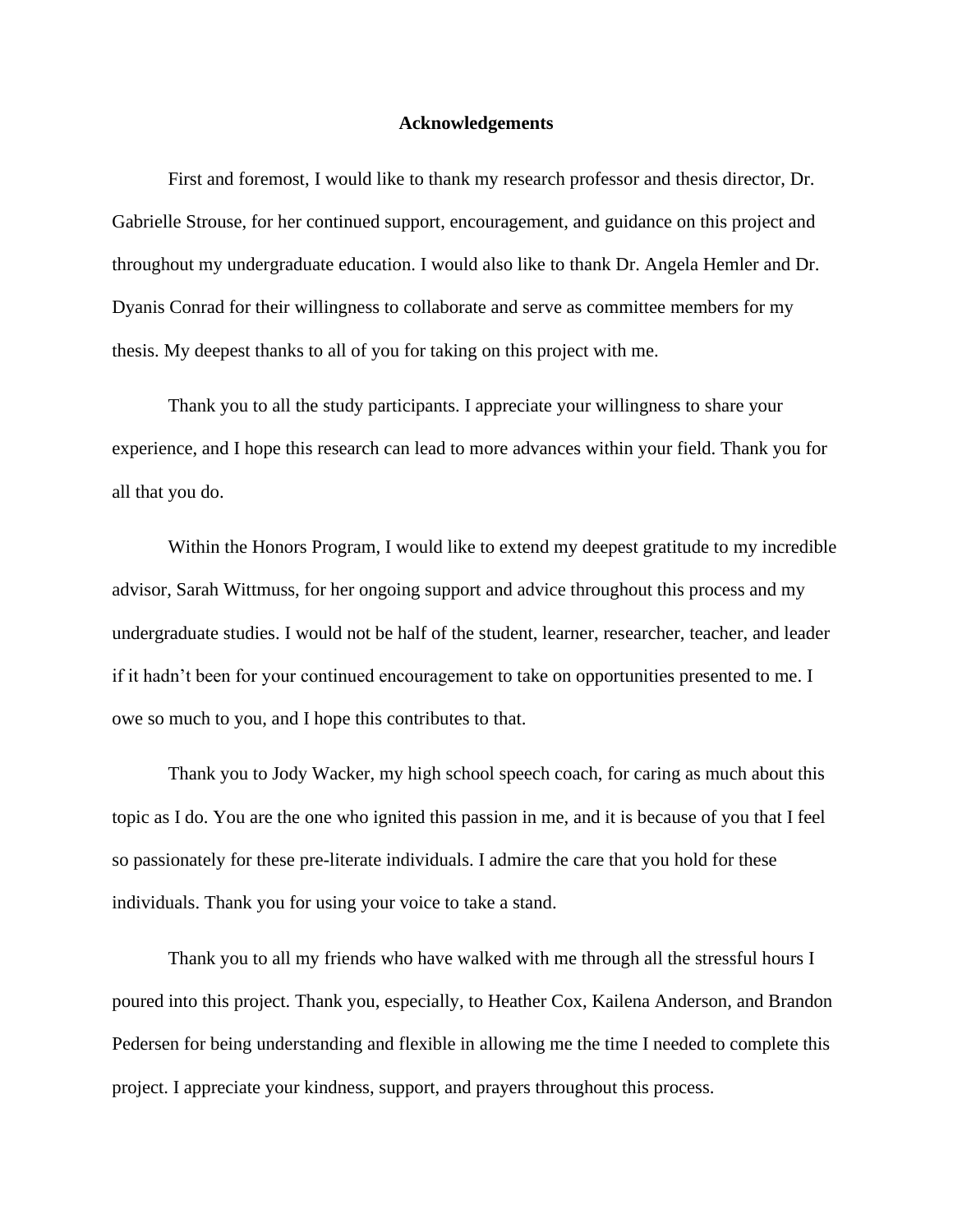Thank you to my family, who have never wavered in their constant support and belief in me. I could not have completed this project without your support through all of it. I hope I have done well in making you proud. I couldn't have done this without you.

And finally, thank you to my love, Joshua Nobles, for encouraging me daily and loving me so well through all that comes with taking on this project. I wouldn't want to do this life without you.

All glory to the Lord.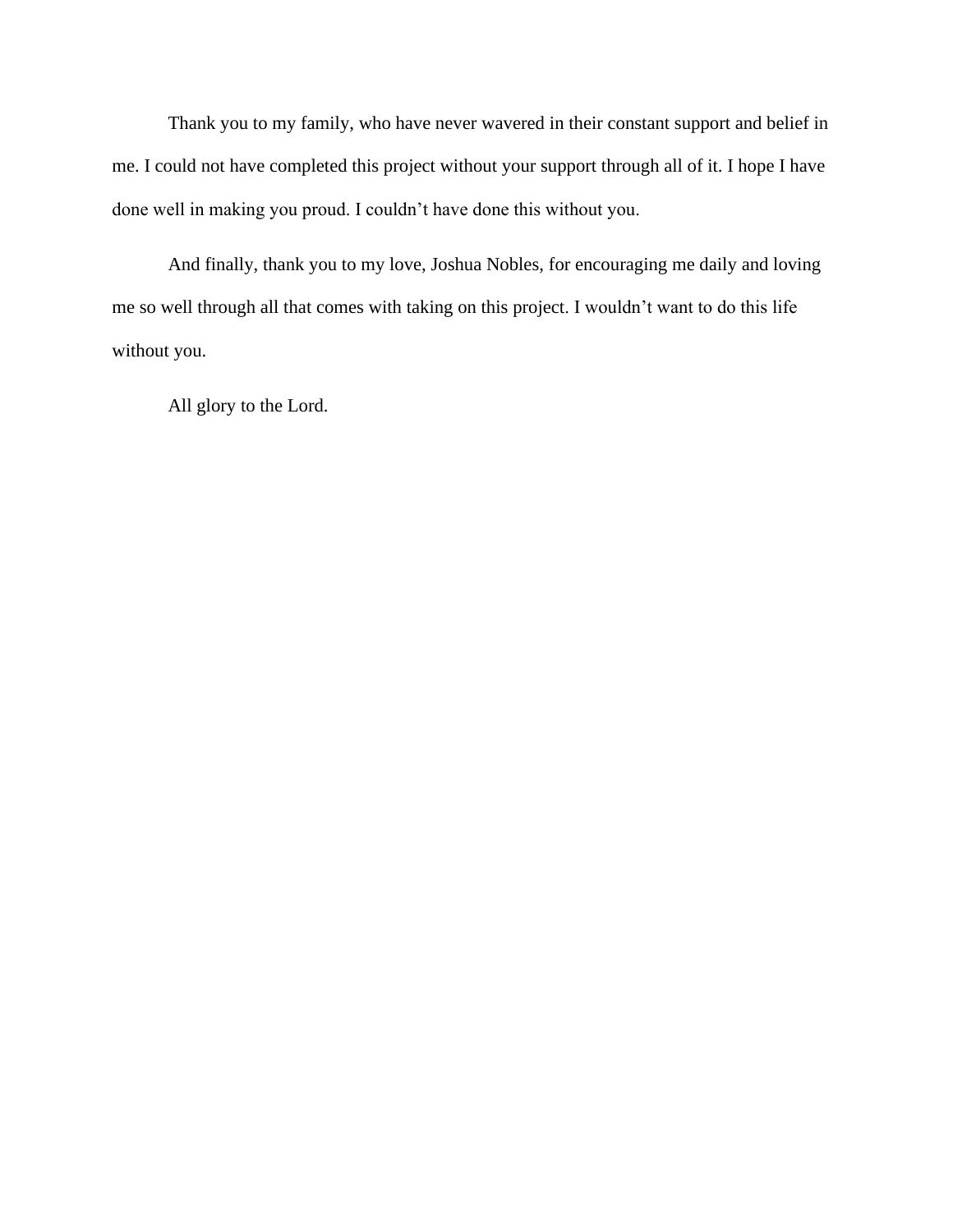### **Introduction**

Penn State's article produced by their College of Education entitled *How can I support ELLs in my classroom?* highlights the sheer number of challenges faced by English learners (ELs) in the classroom. For example, ELs may not understand verbal cues, may feel anxiety, may feel excluded from other students in the classroom, or may feel unintelligent, to name a few ("How can I support ELLs in my classroom?," n.d.).  Additionally, many ELs also bear significant responsibilities in their home, more than most students, and also often carry with them trauma from previous experiences (Lawrence, n.d.). This multidimensional challenge has no easy solution. It also confirms that the situation can look vastly different for each EL in the classroom, further proving the dimensionality of this challenge; solutions can and will look different for every EL.   

The terms pre-literate and pre-literacy will be used throughout this thesis in place of the more common terms of illiterate and illiteracy. Pre-literate and pre-literacy are emerging terms recently introduced as alternatives, as some say, the terms illiterate and illiteracy imply that there is simply no hope for individuals defined as such to ever become literate. The prefix "il" means no or not, while the prefix "pre" means before or prior to. Therefore, using the terms pre-literate and pre-literacy implies that although these individuals are currently not literate, they can yet learn to be literate.  

#### *Literature Review*

Michelle Lawrence's (n.d.) *How to Support the Social and Emotional Health of Middle/High School ELLs* explains that "Even with great instruction, success in the classroom will become that much more difficult to achieve if the social and emotional needs of a student are not met. This is especially true for middle and high school ELLs, who often have significant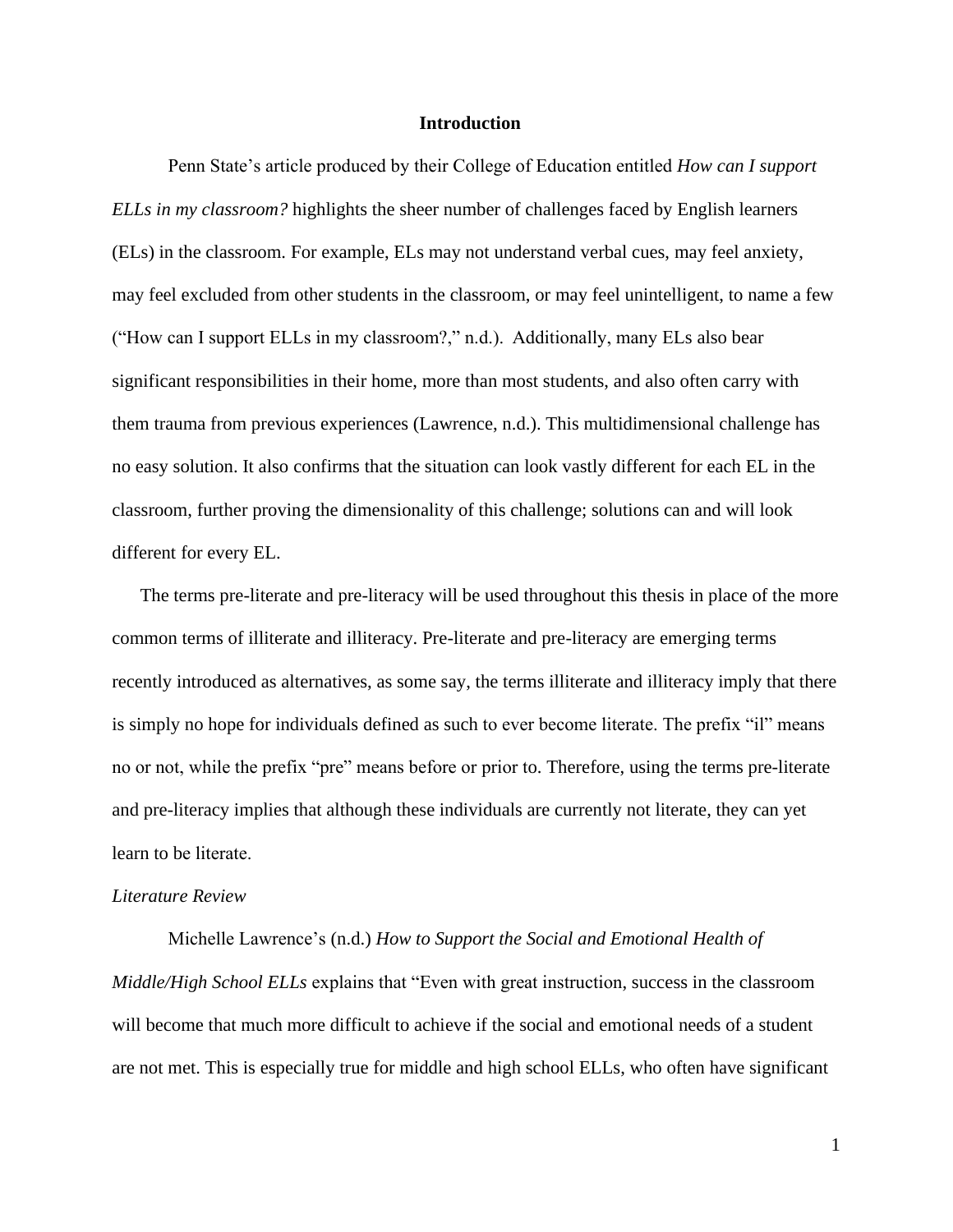responsibilities at home." These students often have big expectations to fulfill at home, as well as the expectation of learning a whole new language at school. To successfully support these students in the classroom, it is important to understand their life outside of the classroom and to meet their social and emotional needs (Antunes, 2021).

Several possible solutions for the challenges that arise from teaching ELs have been proposed. Lawrence (n.d.) and Banse & Palacios (2018) suggest that to support ELs' social and emotional health, building relationships with the students, and understanding their previous experiences and their various responsibilities may be some helpful strategies to integrate in the classroom. Building relationships with the student can make your work more effective. Lawrence (n.d.) says, "the better you know your students, the more effective your work with ELLs will be." Additionally, when students trust their teacher, this allows them to feel more comfortable to freely share about their previous experiences and various responsibilities outside of school. This is necessary for many reasons, including that the student can feel supported and encouraged by the teacher, and that the teacher can better understand the student. This deeper mutual understanding can allow the teacher to foster success in that student, too. Additionally, Marsh (2018), in her research, develops an intricate profile discussing who exactly these students are. Some aspects of this profile include the higher likelihood of these students living in poverty, having a broken education history, and experiencing emotional trauma such as PTSD. This is helpful to better understand these students.

Additionally, there are multiple solutions that can be utilized within the classroom setting: fostering a welcoming environment, supporting growth in literacy, encouraging classroom participation, and adapting evaluations in order to set the student up for success ("How can I support ELLs in my classroom?," n.d., Lawrence, n.d.). These various strategies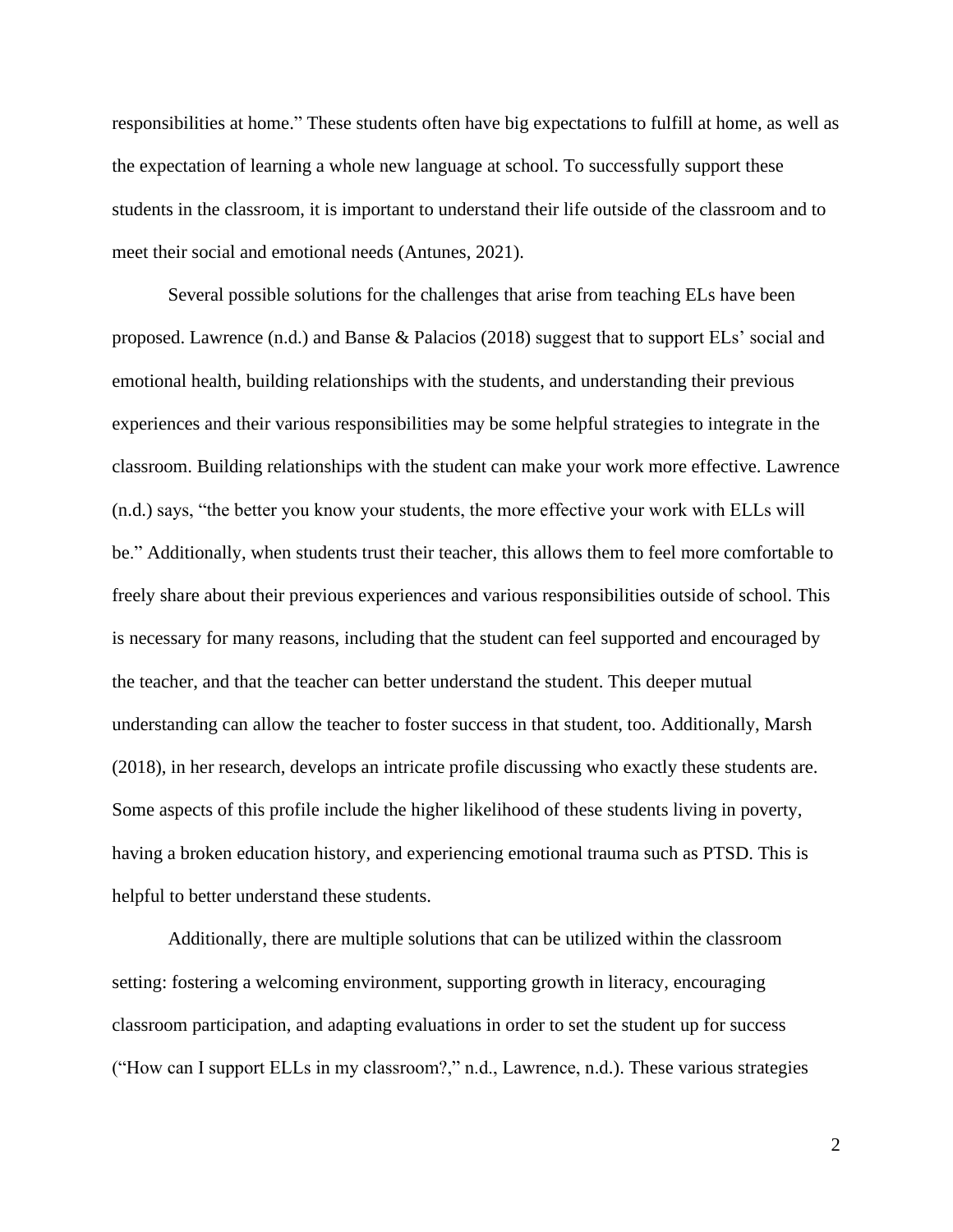support students in a number of ways. For example, fostering a welcoming classroom environment can allow the student to let their guard down and can aid in "helping a new student to feel comfortable through pattern and predictability, it is important to help other students to welcome the ELL into the classroom" ("How can I support ELLs in my classroom?," n.d.). Supporting growth in literacy helps to build the necessary foundation of the language. Encouraging classroom participation can improve both language skills and help to foster relationships with peers. Finally, the adaptation of evaluations can set the student up for ultimate success. This can "create a more approachable testing situation for ELLs" ("How can I support ELLs in my classroom?," n.d.). Additionally, Marsh (2018) discussed some solutions that have been put into practice for instructing ELs. She concluded both "research and theory are pointing to programs that focus on dual language support" (p. 14). Dual language support simply means promoting bilingualism (in English and Spanish in this case). However, she said "resources are often unavailable for dual language programming" (Marsh, 2018, p.15). This means that although this type of programming has been shown to be effective, it is widely unavailable for much of the population. Overall, these suggestions have been used as possible solutions to overcome the many challenges ELs face in the classroom.   

Culturally responsive teaching or instruction is another classroom-based support suggested by researchers (DeCapua, 2016; Marsh, 2018). This proposal includes five different ideals that teachers should follow in order to instruct their students more effectively. These ideals include, "teachers must become culturally competent…teachers use their continually evolving cultural understanding to develop and refine culturally responsive curriculum…a supportive learning environment is essential...there must be cultural congruence in the classroom...[and] effective classroom instruction" (DeCapua, 2016, p.228-229). This proposed solution outlines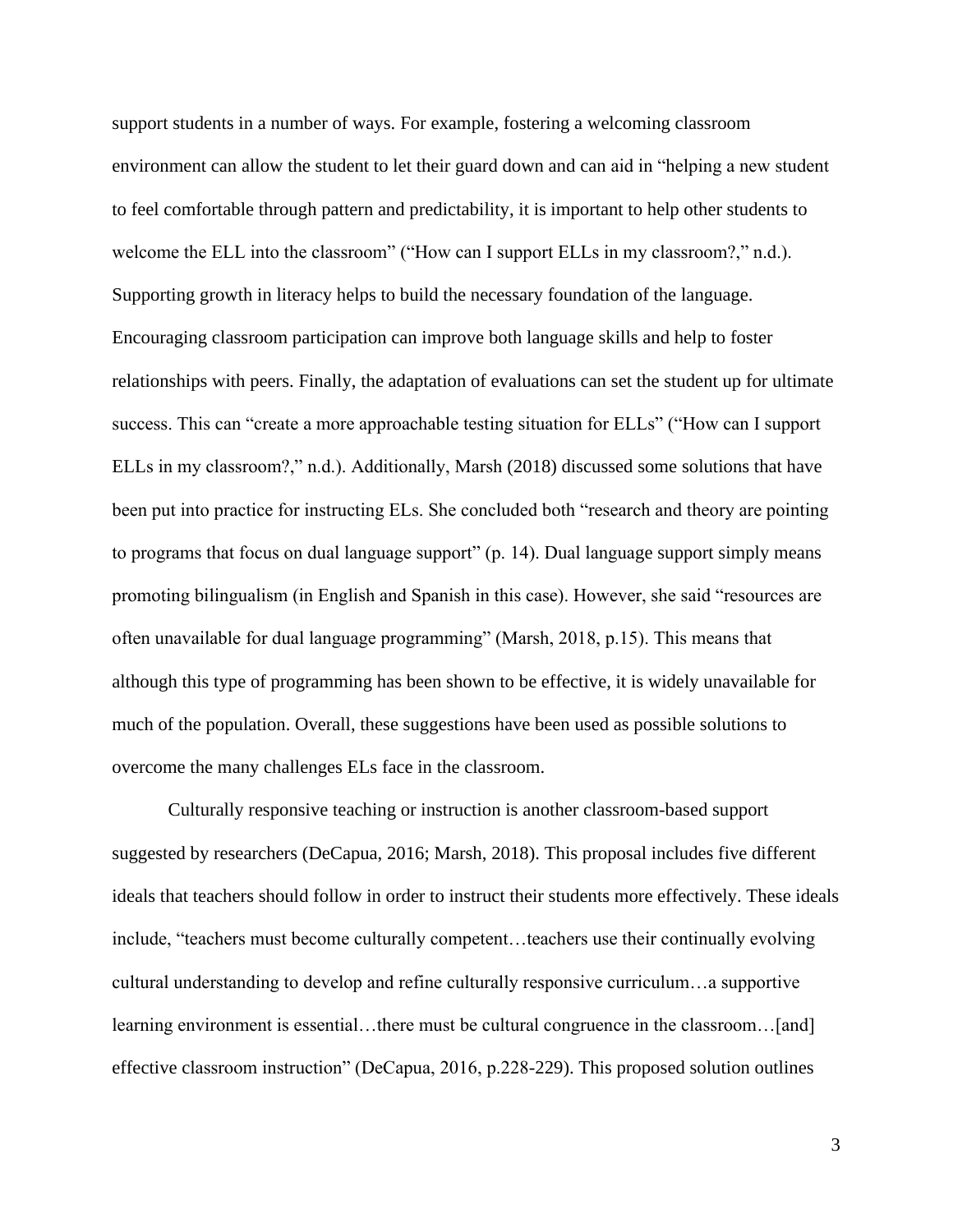many important ideals, but it does not discuss how teachers can get to this place. The purpose of this thesis is to fill in those gaps, by proposing practical, step-by-step solutions to combat some of the classroom challenges. As emphasized by both Marsh (2018) and DeCapua (2016), this must include instruction framed by culture.   

An even more refined framework to incorporate is one of Culturally and Linguistically Responsive Literacy Instruction. This framework emphasizes that it is essential for instruction to be culturally responsive. Klingner and Soltero-González (2009) explain, "When children start school, they are more likely to excel if the teaching practices and norms of the school match those the children have learned in their homes." They further comment, "When there is a mismatch [between school and home], children are more likely to struggle or be considered at risk, and not have their strengths recognized and appreciated" (Klingner & Soltero-González, 2009). A definition for culturally responsive literacy instruction is given here, stating that "culturally responsive literacy instruction focuses on helping students access and connect with their prior knowledge, build on their interests, and connect what they are learning in school to their lives" (Klingner & Soltero-González, 2009). This kind of instruction places value on each students' experiences, even if those experiences are different than those of their peers, which helps the students realize the connections between what they are learning at school and their lives.

While these articles have many strengths that make them great sources, each one also presents some weaknesses. There is a lack of evidence for the claims made in some of them. Data that the proposed strategies are actually effective would enhance the validity of the proposed solutions. Additionally, there is a lack of depth and exploration in the teachers' role and their perspective. None of these sources discussed the teachers' experiences in trying to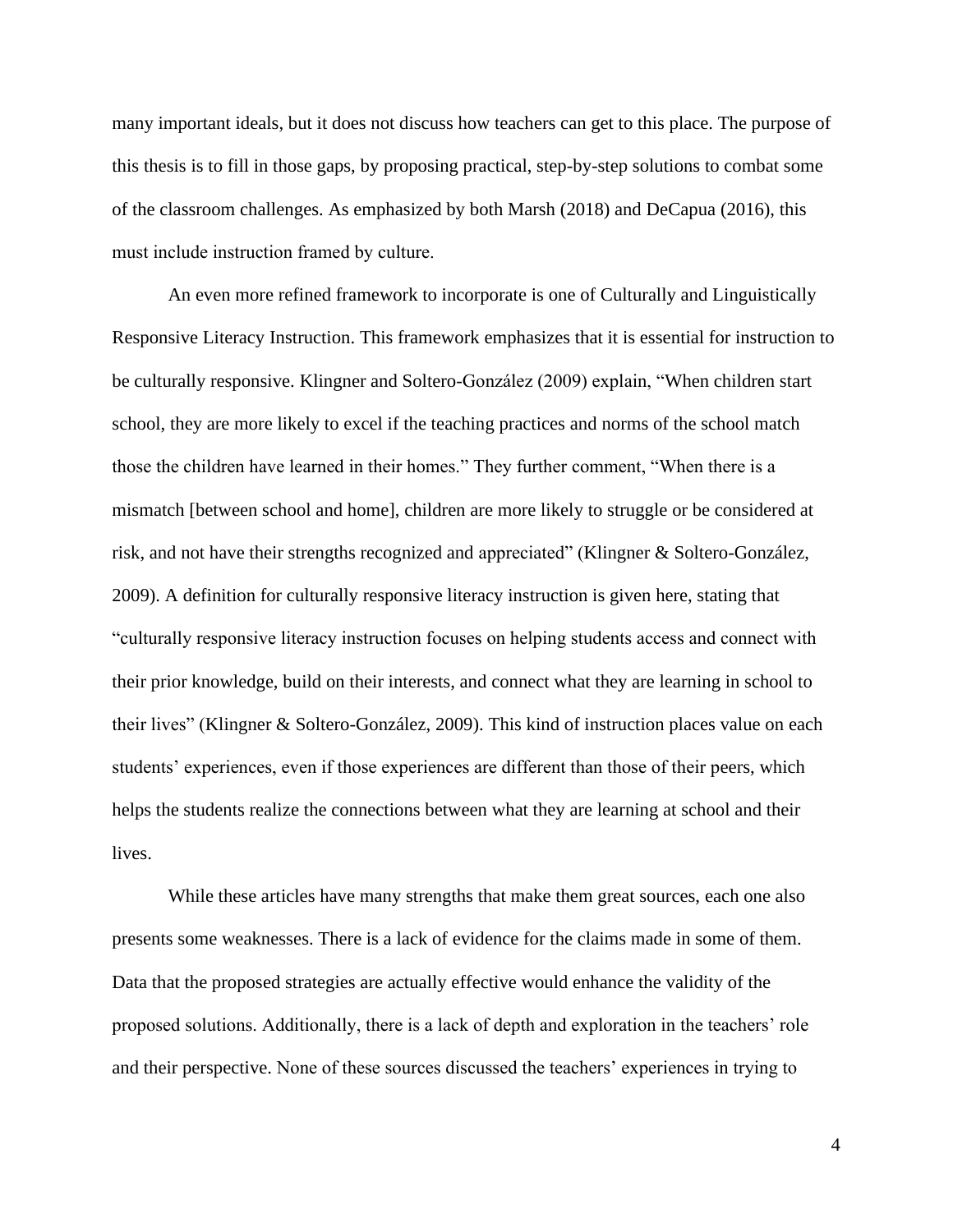understand and solve this problem. Also, no source presented in-depth teachers' views about what the challenges were for these students or whether the solutions were even working. Furthermore, the presentation of numerical data does not come with any further exploration of the topic, which could be helpful to the reader. Through the articles previously discussed, it is made evident that there are widespread challenges facing ELs across the nation within the public school system. Although there are some proposed solutions in these articles, there is no clear guidance on how to best implement the proposed solutions or which is most effective.

It is from the knowledge gained above that this research will move forward, in hopes of adding more to the narrative of the effects of pre-literacy on high school ELs in the Upper Midwest and proposing possible solutions on a local level.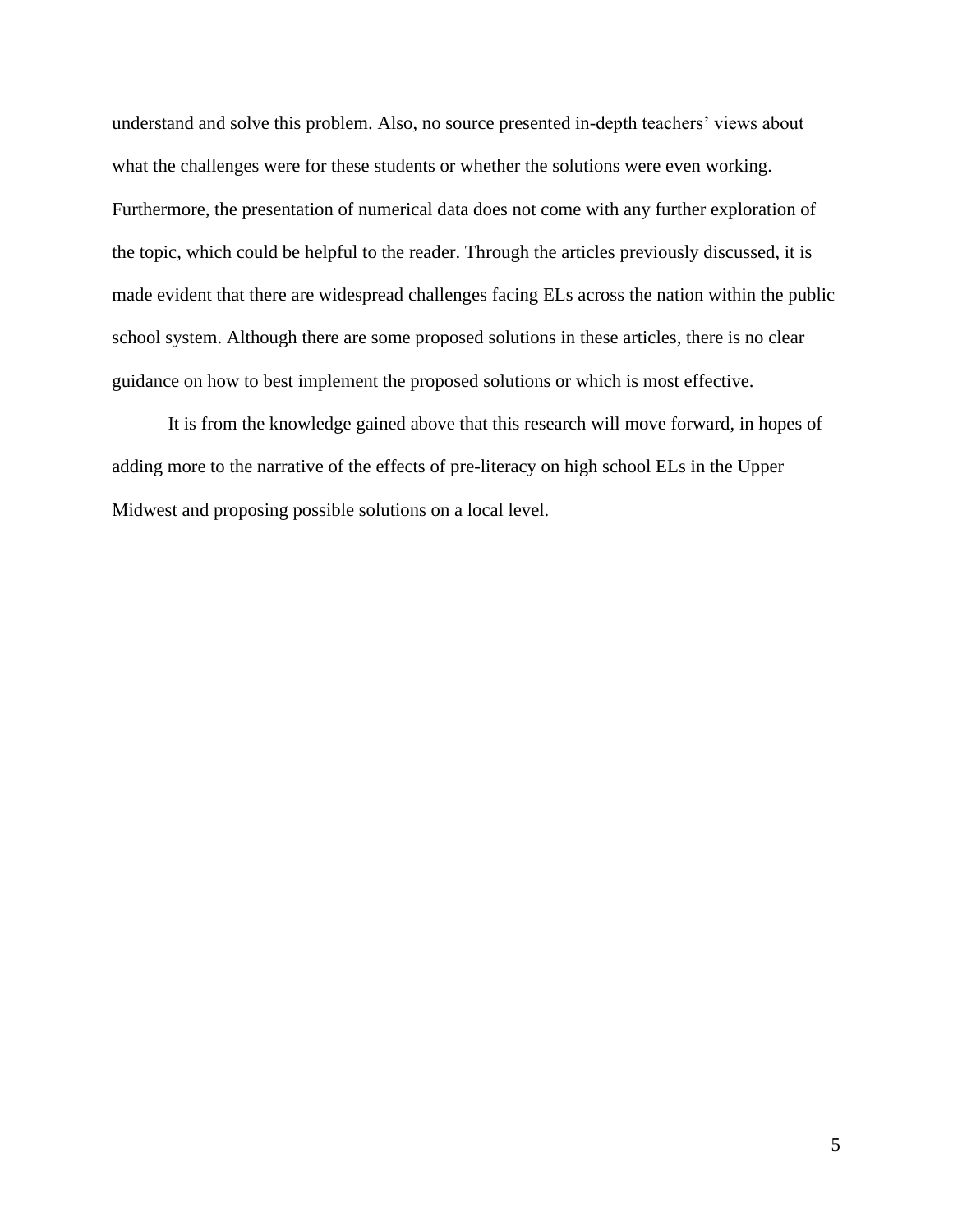## **Methodology**

## *Research Design Overview*

This research was conducted to catalog the perceived effects of pre-literacy on high school English learners and to propose solutions on a local level. A phenomenological research design was implemented to explore the nature of the phenomenon, in this case, the effects of preliteracy on high school English learners. This research design was employed for this study as this allowed for a deeper understanding to properly grasp the challenges and solutions seen by teachers who teach ELs every day. Phenomenology allows for the participants' own perspective on their experiences to be captured. Data was collected through one-on-one interviews via Zoom. Interview questions were "directed to the participant's experiences, feelings, beliefs and convictions about the theme in question" (Welman & Kruger, 1999, p. 196) as per a phenomenological design. Interviews were transcribed into de-identified data (if the participant chose to leave their name anonymous) within one week of the interview. Additionally, to further support the findings of this study, participants were asked to fill out a brief reflection prompt discussing the instances (or lack thereof) of preliteracy in their classrooms in the week following the interview and were given the opportunity to submit evidence from their classrooms to further support their interview answers. A phenomenological design, through its five phase explicitation process, allowed for a proper explanation of data through organization of data into themes that arose from the interviews.  

## *Researcher Description*

The researcher's backgrounds in approaching the study were heavily influenced by research indicating the many challenges that pre-literacy imposes on an individual's life and a lack of consistently implemented solutions. This previously held solely negative view of preliteracy may have influenced the research.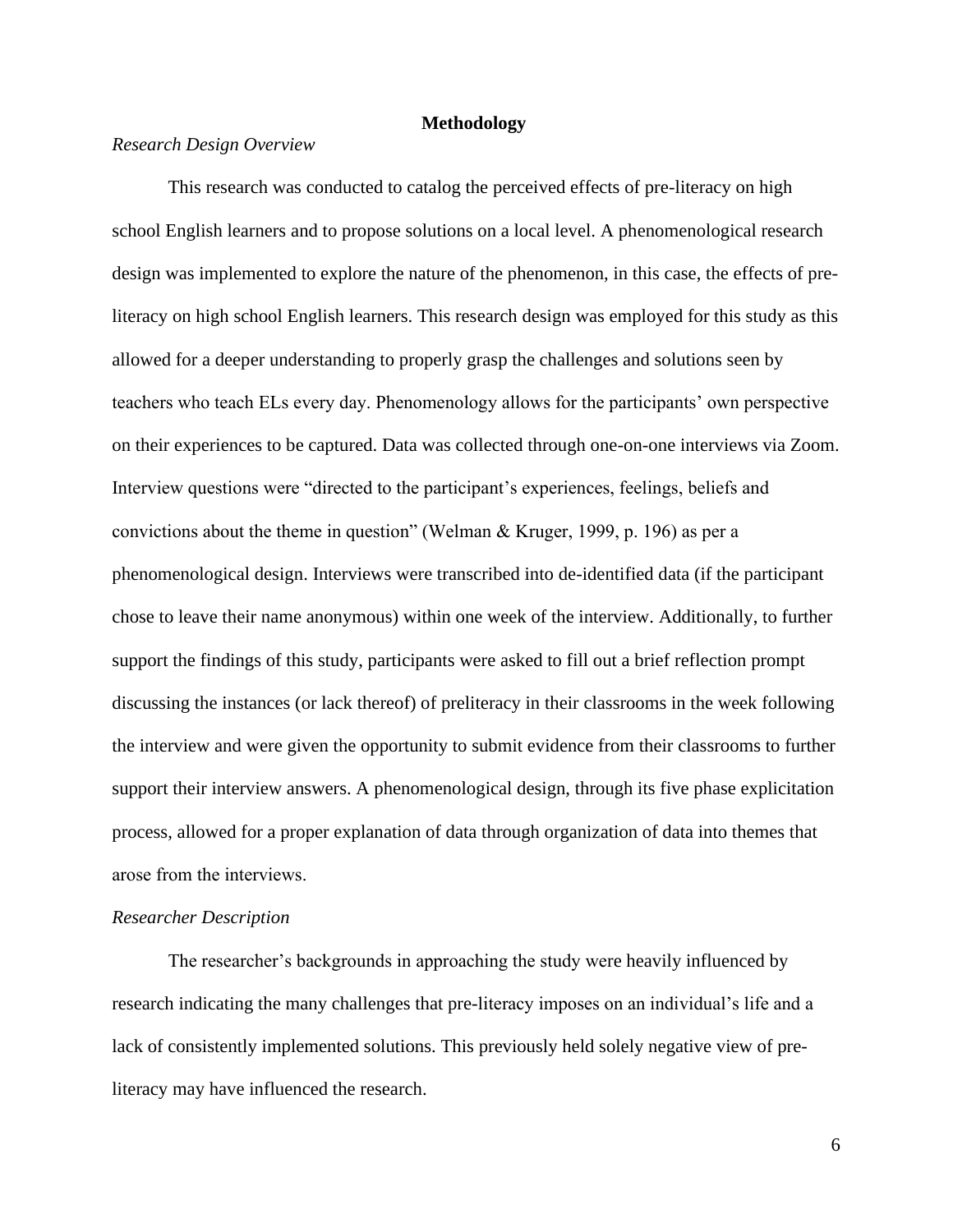#### *Participants and Other Data Sources*

Four participants were interviewed for this study. The demographics of our sample were as follows: one teacher who teaches an EL English course, one who teaches an EL algebra course, one EL teacher, and one Spanish teacher. Five existing data sources were also reviewed in this study, showing the need for a composite list of the effects of pre-literacy on ELs and the need for some more proposed solutions. Additionally, the reviewed data sources highlighted the different areas that may be affected by an individual's pre-literacy, including education, emotional life, social life, and home life. Also, participants were asked to fill out a reflection prompt within the week after their interview, discussing any instances that occurred in their classroom in the previous week regarding the literacy (or lack thereof) of Spanish speaking ELs. This data further supported the instances of pre-literacy that these teachers are seeing in their classrooms and the claims that these teachers made during their interviews.

## *Researcher-Participant Relationship*

The researcher did interview some teachers from the high school which she attended, however none of them were ever her teachers in this context, as EL teachers. Furthermore, the previously established relationship with a few of these participants only allows for the interviewees to feel more comfortable opening up and sharing about what they experience in their classrooms.

#### *Participant Recruitment*

Participants were contacted initially through their school email, found on various school websites, and sent a recruitment email. Inclusion criteria included: must be a high school teacher in the rural Upper Midwest and must teach Spanish speaking high school English learners. Participants were screened for these criteria during the recruitment process. Participating in this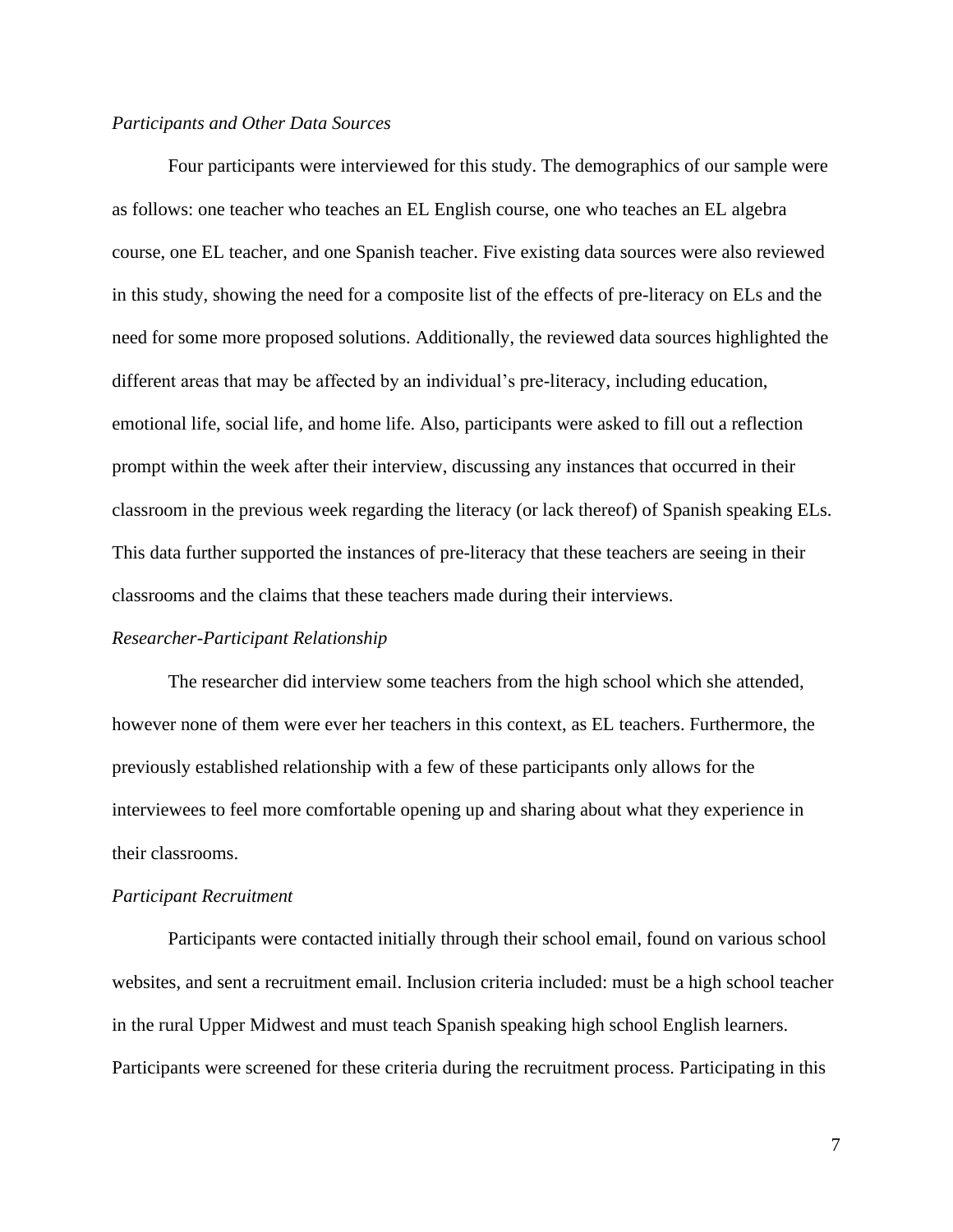study might have proven beneficial for those involved, as they had the chance to voice their opinions on the effects of pre-literacy and to propose solutions for this widespread problem. Additionally, the subjects were given the choice to reveal their identities if they wanted to. Consent forms were sent through email, after participants agreed to take part. Verbal consent was collected at the beginning of the interview, and participants were allowed the choice to remain anonymous, choose a pseudonym, or use their real names. Four participants took part in this study, and we decided to halt data collection after the fourth, as this was the point where we reached saturation (namely, that no new information was being collected in the interviews anymore). Additionally, Creswell and Poth (2019) indicated that the number of participants in a phenomenological study could range from one to 325 participants. Data was collected from January 30, 2022, to February 3, 2022, through one-on-one Zoom interviews.  

## *Data Collection*

Data was collected through one-time one-on-one private Zoom interviews, a brief reflective journaling prompt, and any evidence provided by teachers to support their interview answers. Interviews were held for 25 minutes to 30 minutes, with an average interview time of 28 minutes. The interview utilized open-ended questioning, supplying an opportunity for participants to expound upon their ideas. The questions were asked about the teachers' perceptions of the effects of pre-literacy on many aspects of their students' lives (emotional, educational, social, to name a few). My own prior knowledge and perspectives informed the types of interview questions I asked. Additionally, because of this prior knowledge, I was careful not to ask follow-up questions that would lead the participant toward a particular response. Interviews were recorded, then transcribed into de-identifiable data (if the participant chose to keep their name anonymous) within a week using a combination of Zoom automatic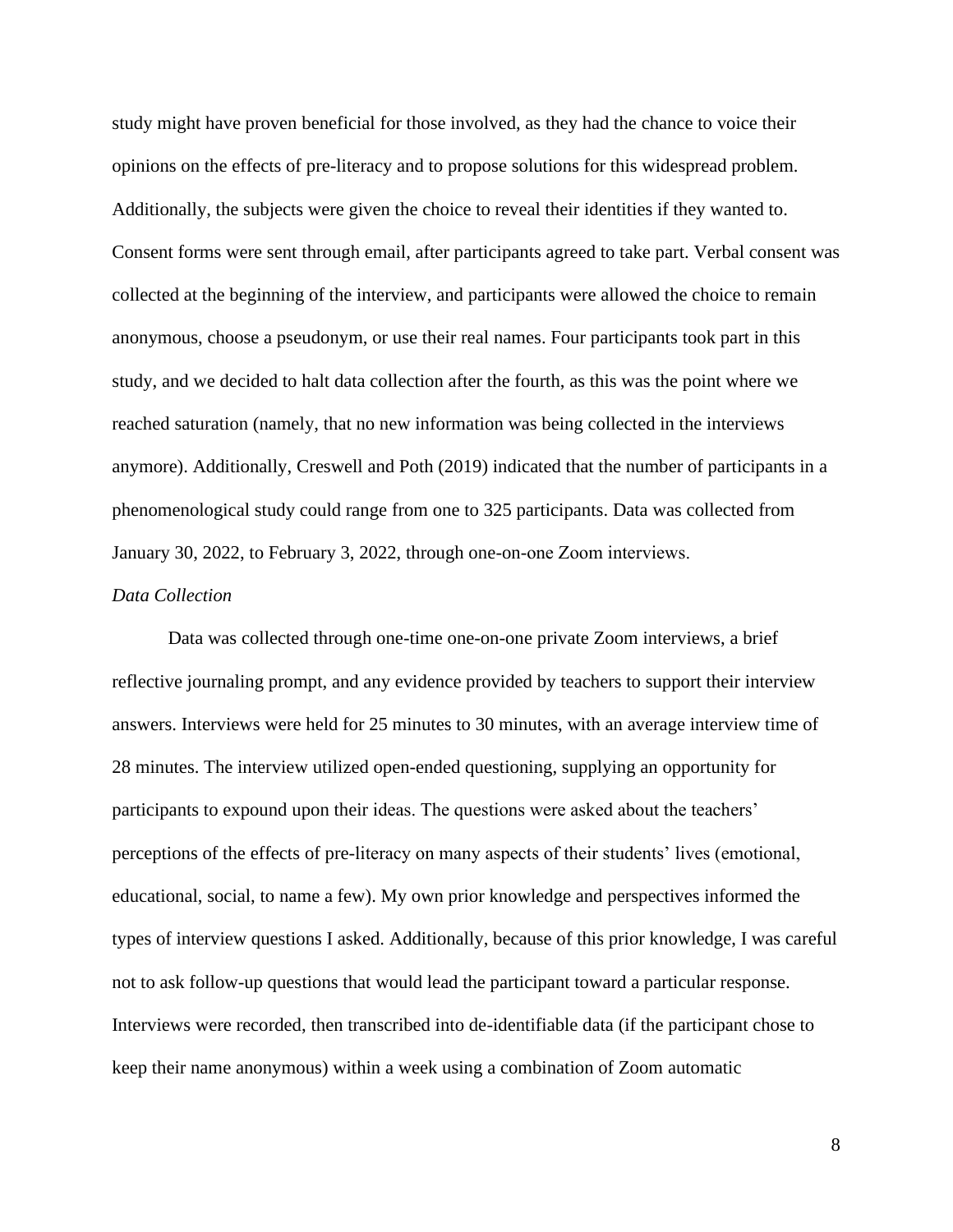transcriptions and the researcher's edits to that transcription. After data was transcribed, the original recordings were deleted, and transcription files were stored on my password-protected computer. Reflection prompts and submitted evidence were collected from each participant about a week after their interview was completed. Reflection prompts and submitted evidence were also stored on my password-protected computer as de-identifiable information if that's what the participant chose. 

#### *Analysis*

Data was analyzed using the five phase explicitation process as described in Thomas Groenewald's *A Phenomenological Research Design Illustrated*. These steps include bracketing and phenomenological reduction, delineating units of meaning, clustering of units of meaning to form themes, summarizing each interview, confirming it and, where necessary, changing it, and extracting general and unique themes from all the interviews to make a composite summary (Groenewald, p.49).

Bracketing and phenomenological reduction, the first step, refers to "not allowing the researcher's meaning and interpretations or theoretical concepts to enter the unique world of the informant/participant" (Groenewald, p. 50). Groenewald recommended that the researcher listens to the interview a number of times to develop a "holistic sense" (p.50) of the interview. That was completed in this study, as the researcher performed the interview, then transcribed it, resulting in an in-depth listening of the recording. Then, after the transcription was complete, the researcher listened to the interview again to ensure the transcription was accurate and to understand the participants' answers in the way that they meant them.

Delineating units of meaning, the second step, is "a critical phase of explicating the data, in that those statements that are seen to illuminate the researched phenomenon are extracted or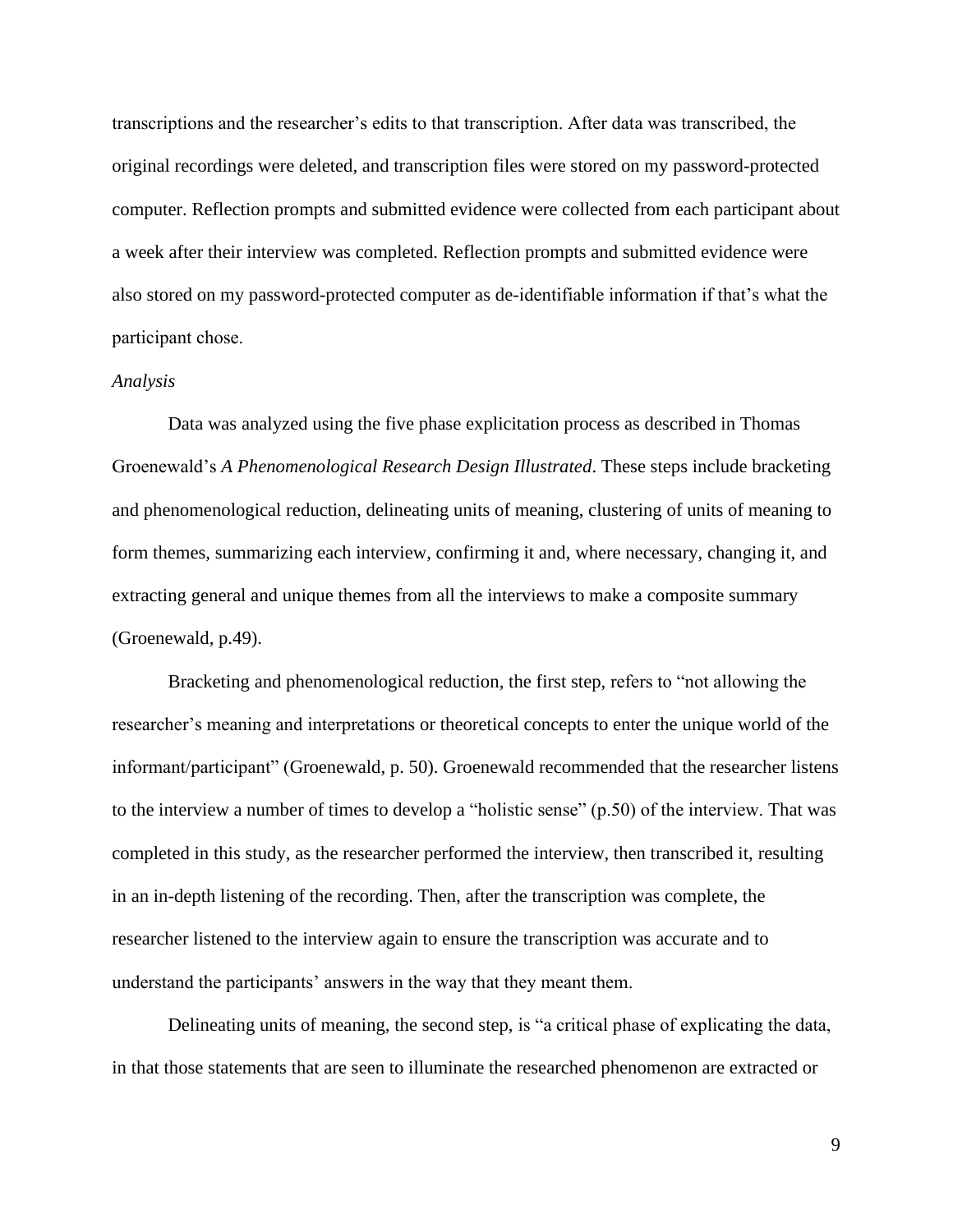isolated" (Groenewald, p. 50). To do this, the researcher reviewed the content and considered both the number of times a specific unit of meaning was discussed and how the unit of meaning was stated.

Clustering units of meaning to form themes is the third step in the explicitation process. In this step, "by rigorously examining the list of units of meaning the researcher tries to elicit the essence of meaning of units within the holistic context" (Groenewald, p. 50). In this study, this was done by grouping together units of meaning that were discussed by most or all of the participants to determine various central themes that arose.

The fourth step in this process is to summarize each interview. In this step, the researcher does just that: summarizes each interview, validating and modifying where necessary. "A summary that incorporates all themes elicited from the data gives a holistic context" (Groenewald, p. 51). To complete this step, the researcher sent her summaries of the themes from each interview to the thesis director, and research was validated that way.

The final step of the explicitation process is forming general and unique themes for all the interviews and a composite summary. In this step, "the researcher looks for themes common to most or all of the interviews as well as the individual variations" (Groenewald, p. 51). This step was completed in the results section below. A summary of all themes was presented, with unique perspectives from each of the participants through the use of their quotes.

Coding categories emerged from the analyses, and there were no themes developed prior to the analyses. In the analysis process, the entire transcripts were utilized, and themes were formed as discussed above, by common ideas that were discussed by most or all of the participants.

## *Methodological Integrity*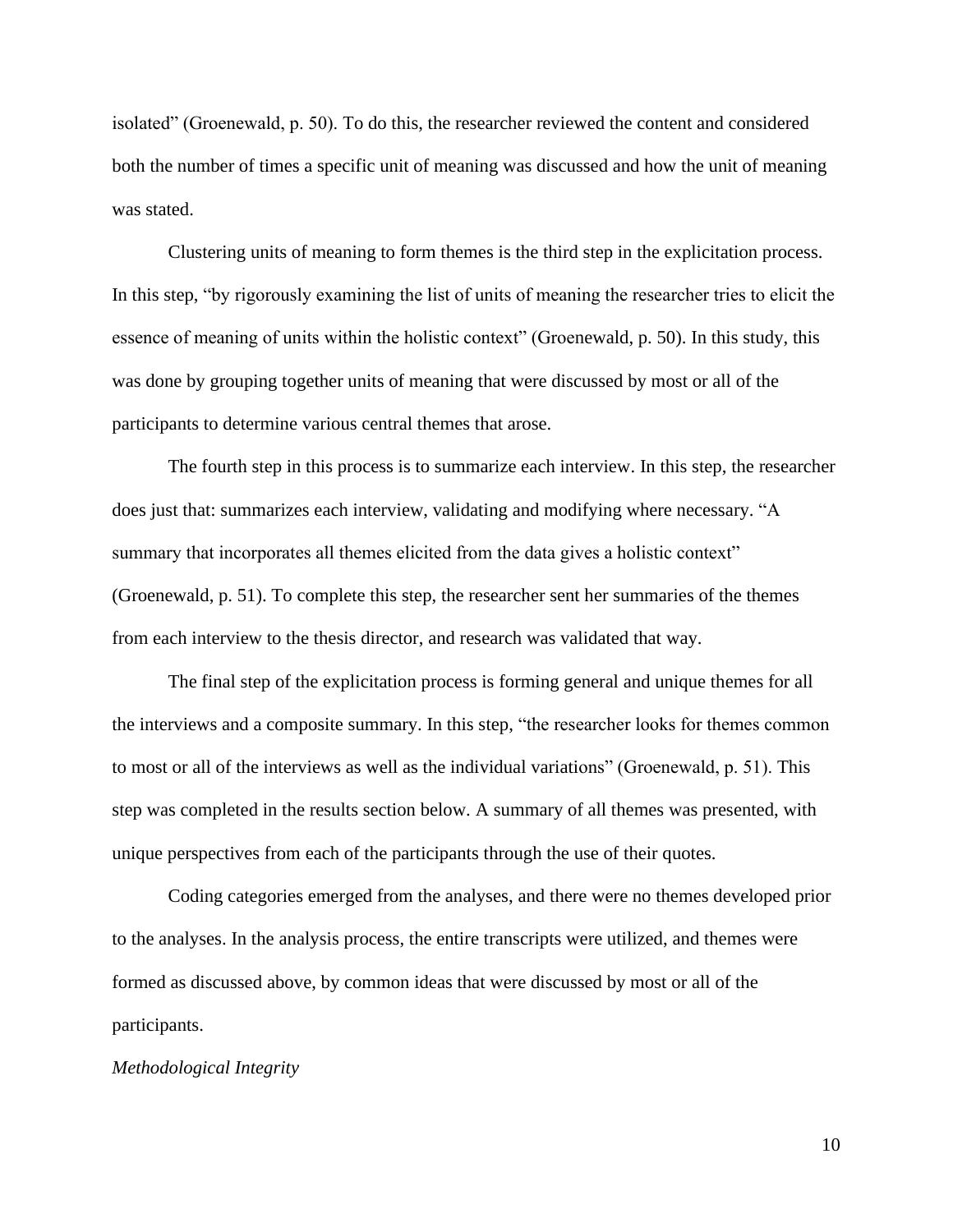Triangulation was used across the multiple sources of information (interviews, reflection prompts, additional supporting materials, and previously established research) to ensure methodological integrity was met. Researcher's perspectives were managed in both data collection and analysis. They were managed in the data collection by avoiding asking follow-up questions to lead participants to give a desired answer. They were managed in analysis through the previously discussed methods in the analysis section. Additionally, findings were grounded in the evidence. This was demonstrated with the use of quotes and excerpts throughout the results and discussion of this research. The contributions made by this study are also insightful and meaningful in relation to the current literature and the study goal.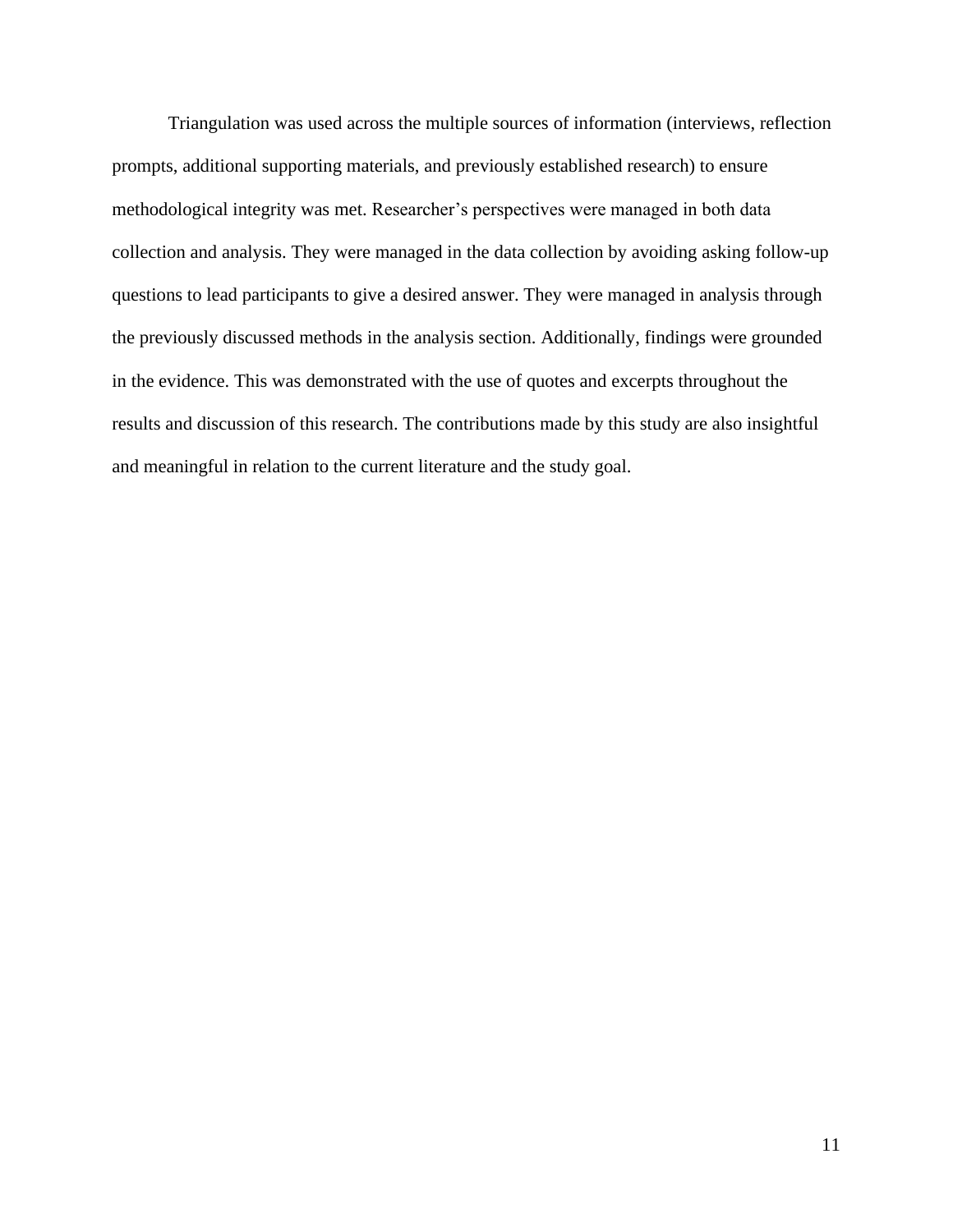#### **Findings/Results**

The purpose of this research is to catalog the perceived effects of pre-literacy on High school English Learners in the rural Upper Midwest and to propose some possible solutions to these challenges. In this section, data will first be cataloged into perceived effects and then data will be used to propose some solutions at a local level.

## **Effects of Pre-Literacy**

### *Effects on Education*

Data was collected about the effects of pre-literacy on these students' education. Every research participant mentioned the difficulty of the broken education history that many of these students have. Participant 1 (2022) explained, "…and they haven't been in school, even in their home countries and hometowns for years or it's very sporadic. Like yeah, they go to school, and then they don't want to go to school, they don't, so just their general education is very spotty and broken," while Hannah Carlson (2022) mentioned, "We definitely see challenges with…they come in with low skills. We see students who have to stay in school longer or their credits didn't transfer and so sometimes they drop out and they don't finish…if we could do-, like figuring out how to pinpoint what they've already learned would be very helpful in going forward. Because I regularly, I'm having to switch schedules or change kids' classes, because it's just too hard or it's too-, they don't have any background." Additionally, Stacie Wallace (2022) described "extended interrupted education…they were without any formal education for multiple years so maybe they're like, you know, I didn't go to school in Guatemala, for two years because of whatever circumstance, or we arrived in the United States and I didn't start going to school year here until I'd been here for a year or two, and so they have this interrupted education where they weren't being pushed academically in either way," and Participant 4 (2022) commented, "I don't know if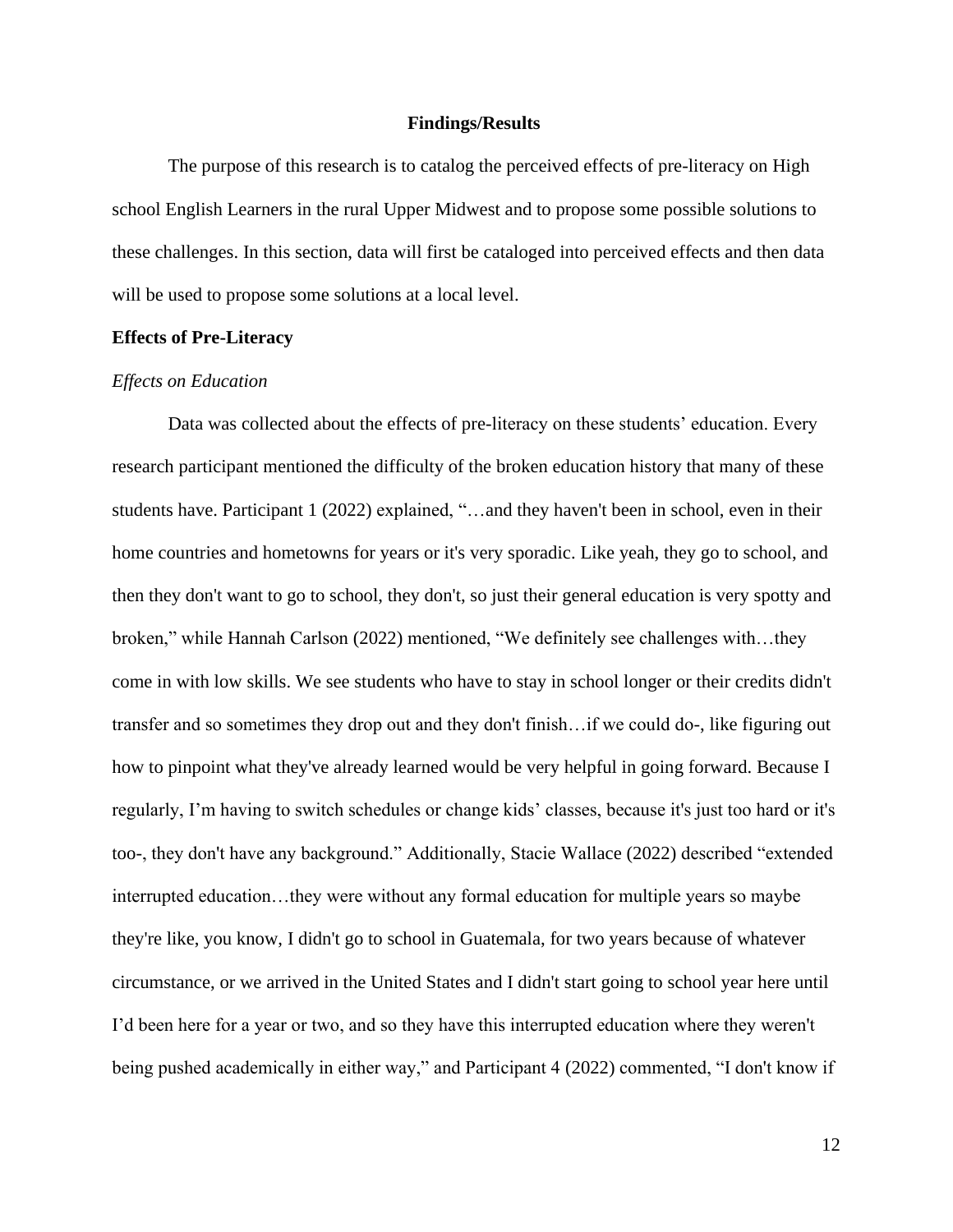that has any connection to their lack of schooling or access to education." These responses show that this is a challenge seen across the board for these EL students.

Stacie Wallace (2022), in her reflection prompt, recounted her experience with this recently in her classroom. She wrote, "The prep involved researching their debatable topics, preparing notecards, organizing information, and then delivering their speeches in front of the class. One of these two students (Student A) I know was a successful student in his home country and did not experience significant gaps in education when traveling to the United States. He arrived here two years ago. The other student (Student B) comes from the same home country but arrived at an earlier age (6th grade) and did have a gap in education. In reflection, it is interesting to me to see the language development in these two kids. Student A is more independent and advanced in his use of English than student B, even though he has been immersed in English for a significantly shorter period of time. Student B struggled more with pronunciation and read a large portion of his speech rather than presenting it from memory. This is interesting given he has been immersed in English for a much longer time than Student A. Student B in the above example is far less proficient in reading in his home language than Student A. This seems to translate to rate at which he is becoming proficient in reading English." This is further data about interrupted education and a broken education history, that the age a student leaves his/her country may have an impact, however that is not always the case, as seen with student B's performance. More years in the host country may not necessarily mean higher proficiency in the host language.

Additionally, multiple participants discussed other challenges students encountered in their education because of their pre-literacy, including difficulty with academic reading and writing ("academic reading, I mean the amount of reading they can do is so limited" [Carlson,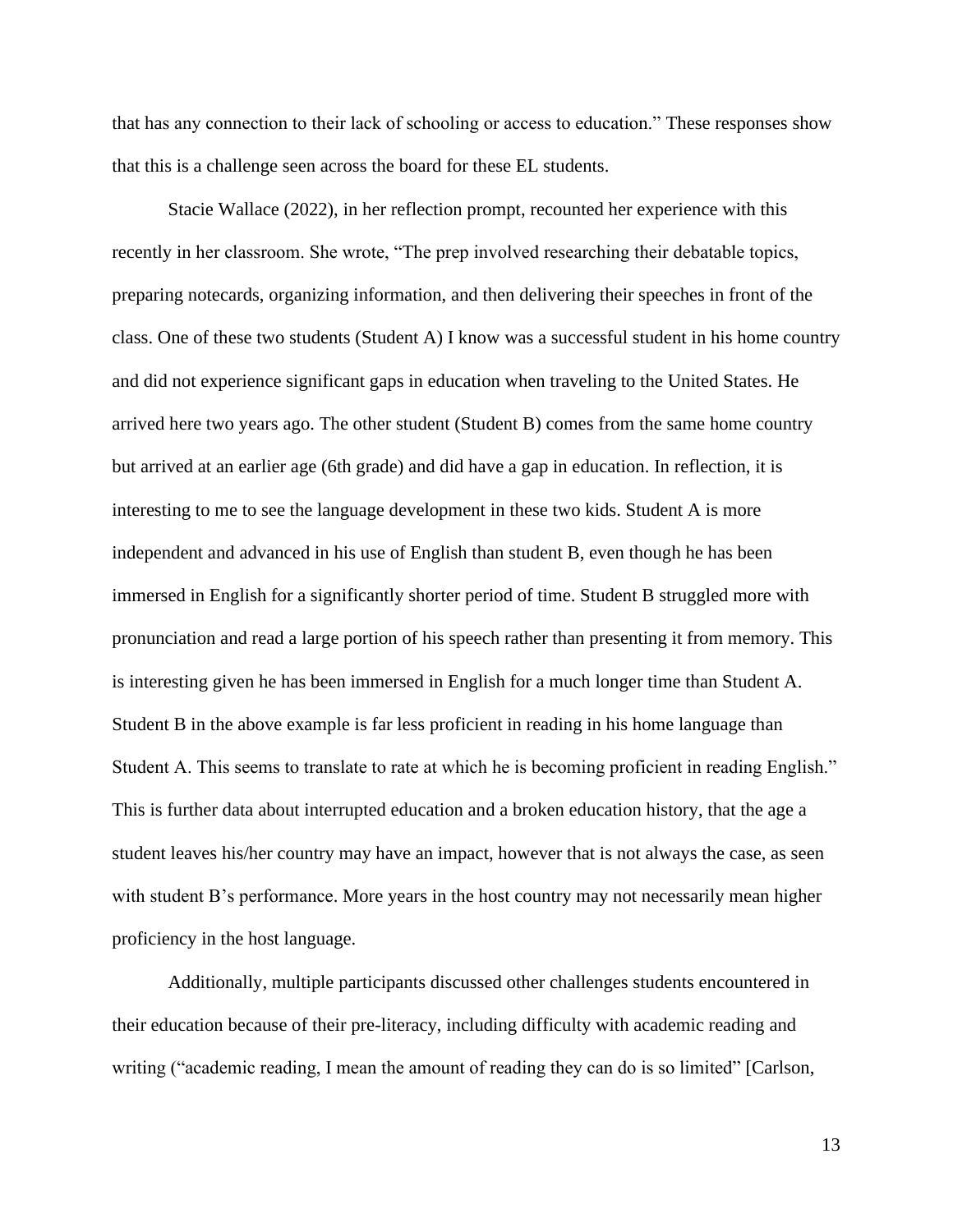2022], "They struggle with the reading whether it's Spanish or English," [Participant 1, 2022]), and challenges with tests and activities ("we have a reading assessment tomorrow that is five sentences in Spanish, that they have to translate into English, and they both are experiencing a lot of anxiety around that" [Participant 4, 2022]). Carlson (2022) comments on this in her reflection prompt as well, writing, "Student B is in a World Geography class. She does not have hardly any experience with academic Spanish and struggles to understand concepts and questions from the class. Geography seems like a course that would have a lot of common knowledge concepts and words that would transfer such as culture=cultura, religion=religión, and interaction=interacción. However, the student does not know these concepts in her own language so using cognates is completely unhelpful." This furthers the discussion on challenges with academic reading and writing, and the effects pre-literacy (in both languages, in this case) have on a student's education.

Finally, in regard to their education, these teachers described seeing students at a high school level who are coming in at an older age, and that is making it more difficult for those students to learn, as they do not have the time that they need to learn the language and the content well. Participant 1 questioned, "And then you know, some of them are 16 and 17 already, and so, how much time do they have here with us in high school to try to acquire the English language and also acquire content knowledge?" while Carlson (2022) adds, "if they're coming to me as a pre-literate freshman, there's not a lot of time." Data show that teachers perceive that the pre-literacy of these ELs has a large effect on their educational experiences.

#### *Effects on Emotions*

Within the interview, the effects of pre-literacy on the students' emotional states were discussed as well. Participants mentioned lack of confidence, embarrassment, feeling shame,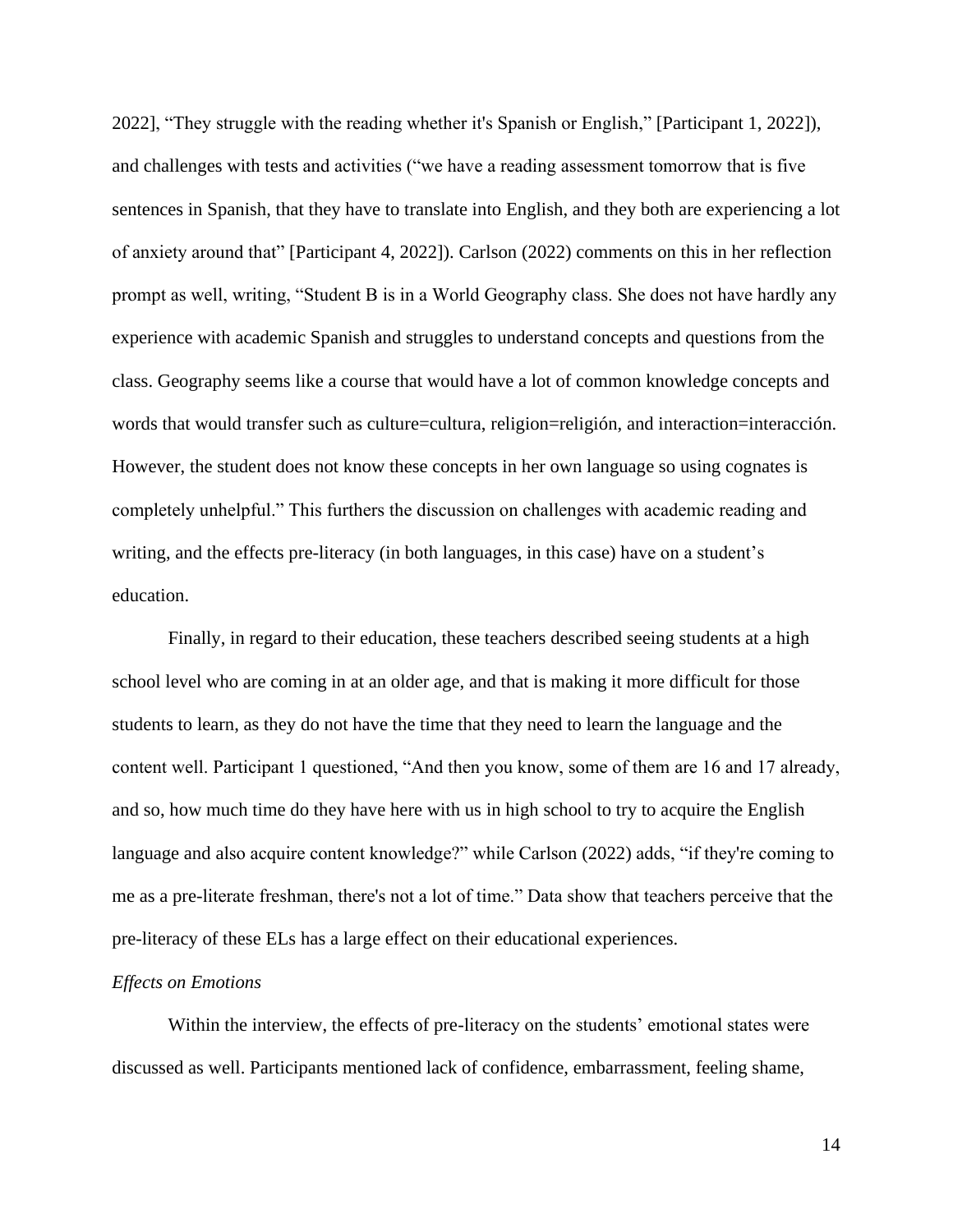anger, frustration, and being distracted in class as effects of pre-literacy on these ELs emotional states. Two participants even mentioned that some students skip class as a way to run away from these feelings ("that same student also skips a lot of classes, partly because she's figured out she can, but partly because I think she's just kind of lost in a sea, you know, of language and that's hard to sit down for six classes after another and deal with that, so I think it is very difficult for them" [Wallace, 2022], "others skip school or don't go to class" [Carlson, 2022]). Data points to pre-literacy having a deep impact on these students' emotional states as well.

#### *Effects on Social Lives*

In discussing the effects of pre-literacy on these students' social lives, every participant mentioned that these EL students stick together throughout the entire school day, and implied that this may not always be a good thing. Participant 1 (2022) commented, "so they're really moving together. So, are we giving them as much exposure to the English language as we should or not, because they're traveling together and they're very comfortable speaking Spanish to each other... I do also again see some downside because they're traveling together then." Carlson (2022) described, "for the most part, our students stay within their own group, which is usually like my room and my other Co-teachers room, so they stay within their own group." Participant 4 (2022) communicated, "there's a pretty big communication barrier between them and their classmates…I feel like it can be a little bit isolating for them." Wallace (2022) further explains, "But I think it also tends to be that, then they hang out, talk with, only work with, that little group and community of students, and it prevents them from really getting to know other students in those classes…you see that their circles, because their schedules put them in classes with another throughout the day, and then whenever I would go through the lunchroom, they're only sitting with each other in the lunchroom, they play soccer with each other before school." Wallace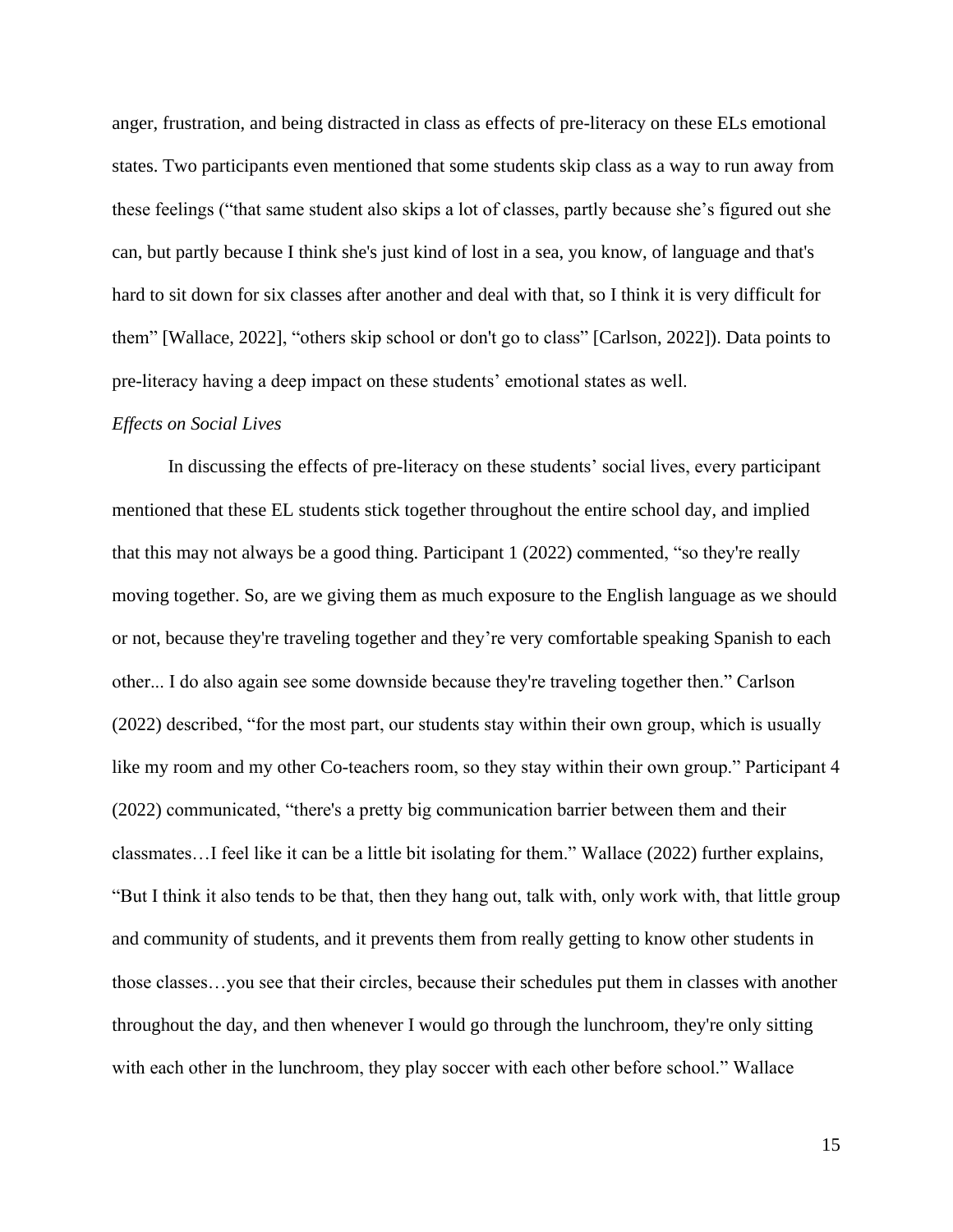(2022) even went so far as to say, "in terms of really being involved in their school and feeling like I'm a part of [town name] high school, I think there's a huge missing link with that piece." As far as their peers' attitudes towards these pre-literate students, it seems that the pre-literate students are self-isolating. Participant 4 discusses that these students' peers try to include them, saying "I have noticed that some of my students are, are pretty good at at least showing them their papers and pointing, like what we're doing. Those nonverbal things that we don't really think about like sharing colored pencils, grabbing an extra piece of paper for someone else" (Participant 4, 2022), but as discussed above, these students are still not very involved in their school or community. It seems that because of these students' struggles with literacy and the English language, they are becoming largely disconnected from their schools and communities. Now this may not be the only reason they are disconnected, as previously discussed, but pre-literacy can contribute to this.

#### *Effects on Home Lives*

The final category of effects discussed was those effects on these students' home lives. The biggest discussion under this category was the difficulty of communicating home with the students' parents. Wallace (2022) commented, "if I want to communicate with these students' parents and help them feel like they know what's happening, there will be a number of them that don't have an email…so that's not an option. I think probably those families feel quite disconnected with the school when there's just no communication there." Participant 4 (2022) reflected that same sentiment, saying, "it's really hard to offer those services and to have the parent buy in with me if I can't communicate with them. And I've sent emails home, I have talked with the counseling staff, and they say that they just don't respond. We don't have a phone number on file. So that is a little bit difficult in that regard." Just as the students seem to be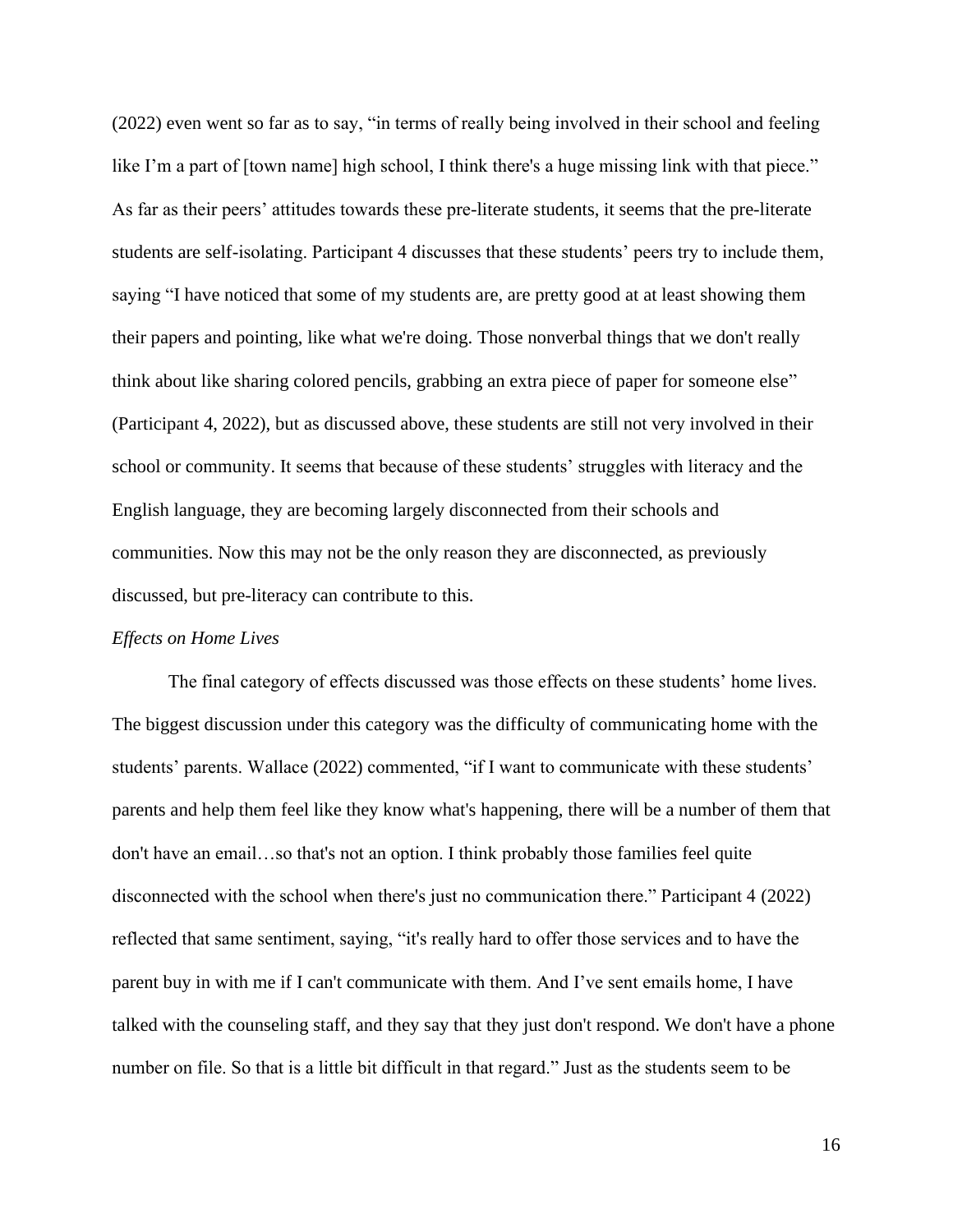disconnected from the school and community, these teachers are seeing a similar occurrence among the parents of these students as well. This also may hint at a lack of support from some of these families for their students, however, this may simply be framing these families through Western norms and a deficit lens. US teachers often assume that a lack of communication means a lack of interest or support from the families, but that may not be the case. Cultural and/or socioeconomic norms for interacting with teachers may be different. Families may also be dealing with immigration ("Among the 2.3 million children…23 percent were foreign born," [Zong & Batalova, 2020, para. 24]) or financial challenges ("On average, ELs are more likely to live in families in the lowest-income quintiles," [Takanishi & Menestrel, 2017]) that hamper access. More needs to be done to figure out the root cause of this challenge.

## **Proposed Solutions**

#### *Sheltered Courses*

Along with cataloging these effects, participants discussed different tools that are working for them, and proposed these solutions. The first proposed solution is utilizing sheltered courses for these students. Sheltered courses are core content courses (like math and social studies) specifically meant for ELs to support them as they work towards fluency in English. They are more commonly referred to as Sheltered Instruction (SI) and are defined as "a method of teaching English Language Learners that fits the recommended model of culturally responsive education. The goal of SI is to help ELLs develop content knowledge, language proficiency, and academic skills at the same time" (Professional Learning Board, 2022). Three participants discussed these, saying, "we also are adding sheltered courses. Which is so helpful because…you can have really low students and really high students in that class, and you still have to modify. But you don't have to worry about non-ESL students…they already know the language; they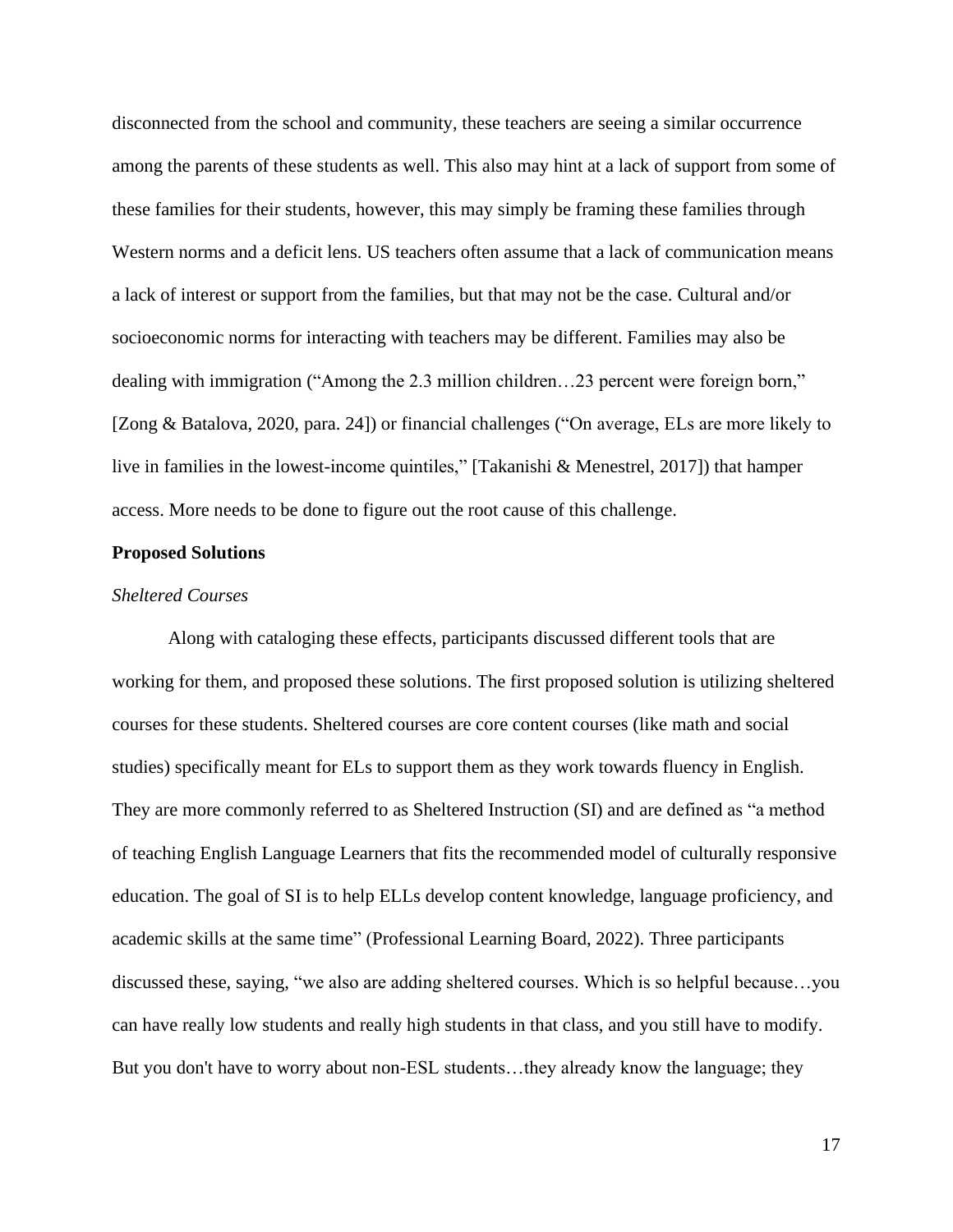don't need it. So, it's just very ESL specific which is really, really, really, really helpful" (Carlson, 2022), "they've kind of been very sheltered situation but there's also very good things about that, because we can, I can specifically teach them as an English language learner, not just an English student" (Wallace, 2022), and "the rest of their time is spent in like an English intensive environment" (Participant 4, 2022). As Wallace suggests, there can be some downside to these sheltered courses, especially for these students' social lives, but based on the responses from these participants, there are times when the benefits of utilizing sheltered courses far outweigh the drawbacks, allowing for these students to more successfully learn both the English language and the content.

After further research on SI, it seems that some of the participants may have had a misunderstanding about how sheltered instruction is meant to be implemented. While these participants discuss sheltered instruction as a separate class for only EL students, according to the Sheltered Instruction Observation Protocol (2018) itself, sheltered instruction is differentiated instruction that is meant to be utilized in a classroom setting with a combination of native English speakers and ELs. Therefore, correct usage of sheltered instruction may address some of the concerns that teachers raised.

#### *Use of Native Language Materials*

Another tool mentioned by every participant was the use of native language materials for these students in every content area. Participant 1 (2022), who teaches these students in Algebra class discussed that she even uses the students' native language while teaching them math. She says, "so even when I have algebra content on the screen I have it in both English and Spanish." In addition, Carlson (2022), when asked "What is working to help these students learn?" responded, "I would say, using native language resources, all the time." This could be that the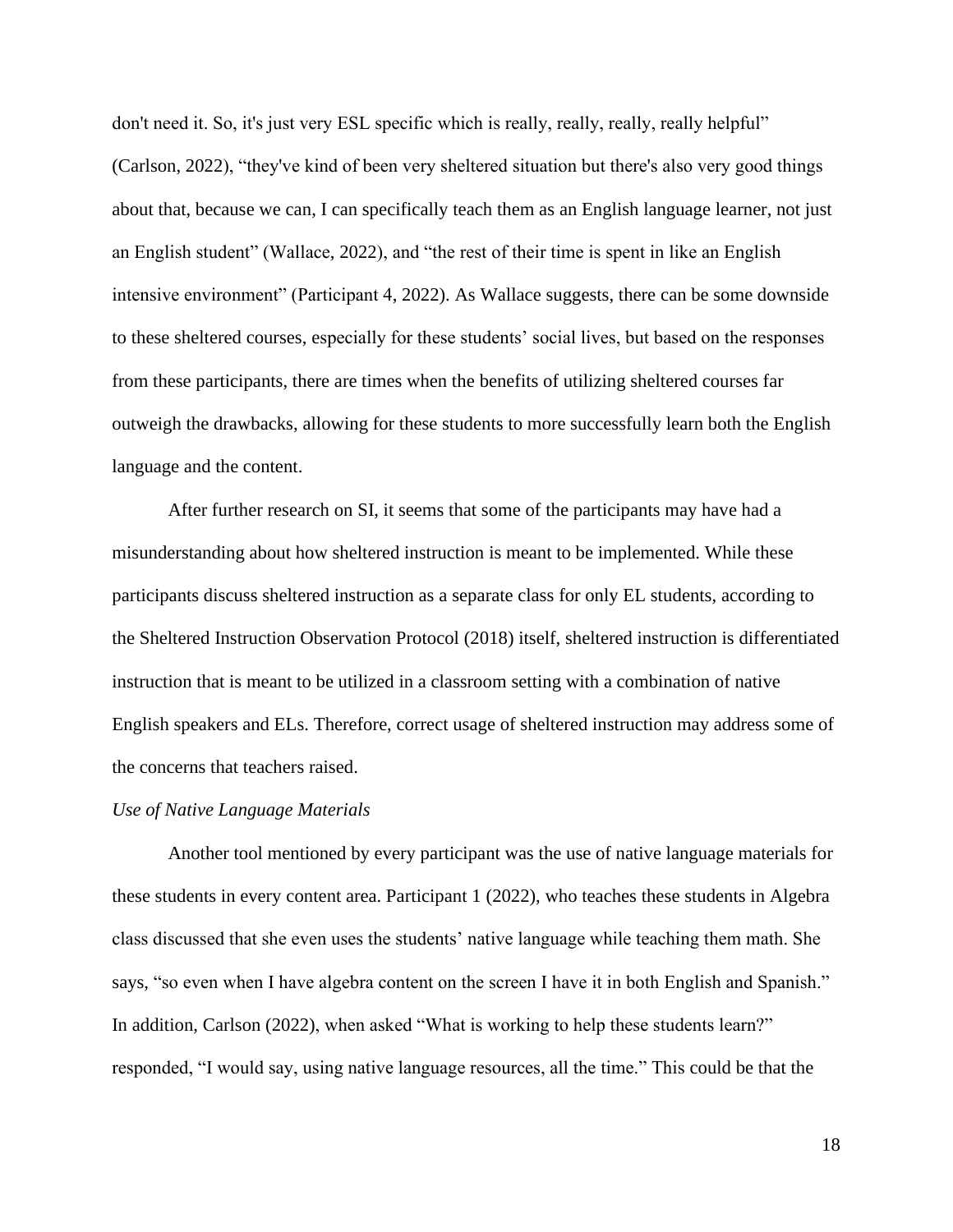use of the students' native language relieves the added stress of trying to read/write in English along with learning the core content for that area.

## *Use of Technology*

In addition to the use of native language materials, participants also mentioned the use of technology and how that has changed the way that they teach and their communication home to the families. Carlson (2022) said, "And technology, I mean having computers all the time is just a game changer, like they don't have to look up words. When I first started, we didn't have that, and you had to look up words in the dictionary, it was just like ridiculously forever [to] do any activity…So now it's like Google translator, use my phone to do clarifying things in native language all the time, is the only way. Because they can still learn the English from that, it's not like you can't learn, so, so that helps a ton" while Wallace (2022) commented, "I would use an app called Talking Points, and that just required a cell phone number which most of them either share, some families would share a phone and a number, but it was a way I could communicate, and it automatically translated my messages into Spanish and their messages back into English. so, we could, we could do some communication that way." It is important to note, that while this is a great option, translation isn't always effective, especially if students speak a non-written language (indigenous languages, as an example) or if it is not common enough to be included (McElroy & Bridges, 2018). Additionally, as noted previously, some students may not be literate in their native language (Lloyd & Mitchell, 2020).

#### *Additional Staff*

Participants also mentioned that an increase of bilingual or EL-specific trained staff would be beneficial in helping these students receive a higher quality of education and in involving their families in the school and community. Wallace (2022) mentioned, "I think having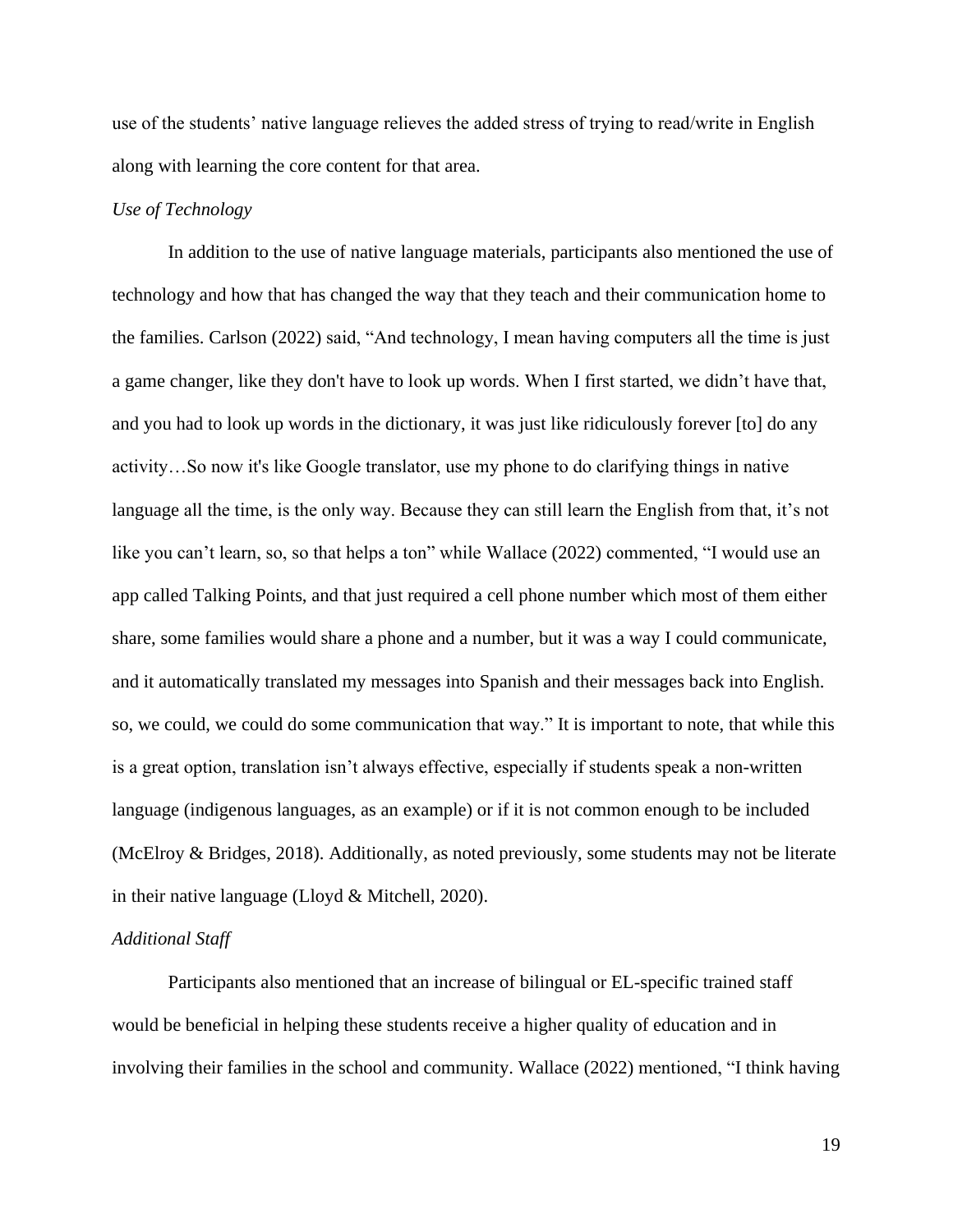more people that are certified EL instructors that know the big picture…I think our teachers do a fantastic job, but it would be nice to have a person overseeing that had a really good grip on what it means to educate an EL learner and what are the requirements in our state. So, I think that would be nice to have a bigger pool of people that way, and also more bilingual staff to help support Spanish speaking families." Participant 1 (2022) commented similarly, saying, "trying to have a dedicated EL teacher which we haven't had for a couple years, but we do have one now again this year. But we need to hopefully have the consistency of having that person stay with our district for a while to, again see how these things are going and what sorts of adjustments need to be made to help these kids through their high school career." Participant 4 (2022), when asked "What more could be done, in your opinion, to combat these challenges you are recognizing?" answered, "Our ELL department is also only, I think, two people for the whole district. So, I think that if we had a building dedicated person, that could be very helpful because, if we're seeing these populations rise in the high school, we're probably seeing them rise in all of our schools, so it would make sense to be able to at least know just the students in this building, to be able to give just these students support." Carlson (2022) spoke to the effect that added staff has had in her school, saying, "they're actually learning things, you know, because we've just added staff." The effects that this solution can have on the school and for the students and their families is very beneficial.

#### *More Training for Educators*

The final proposed solution would be to offer more training to these teachers, as participants commented multiple times in the interview about their feelings that they've received inadequate training for their position. Participant 1 (2022), who has been teaching an EL algebra class for two years commented, "I haven't received specific training last year or this year to help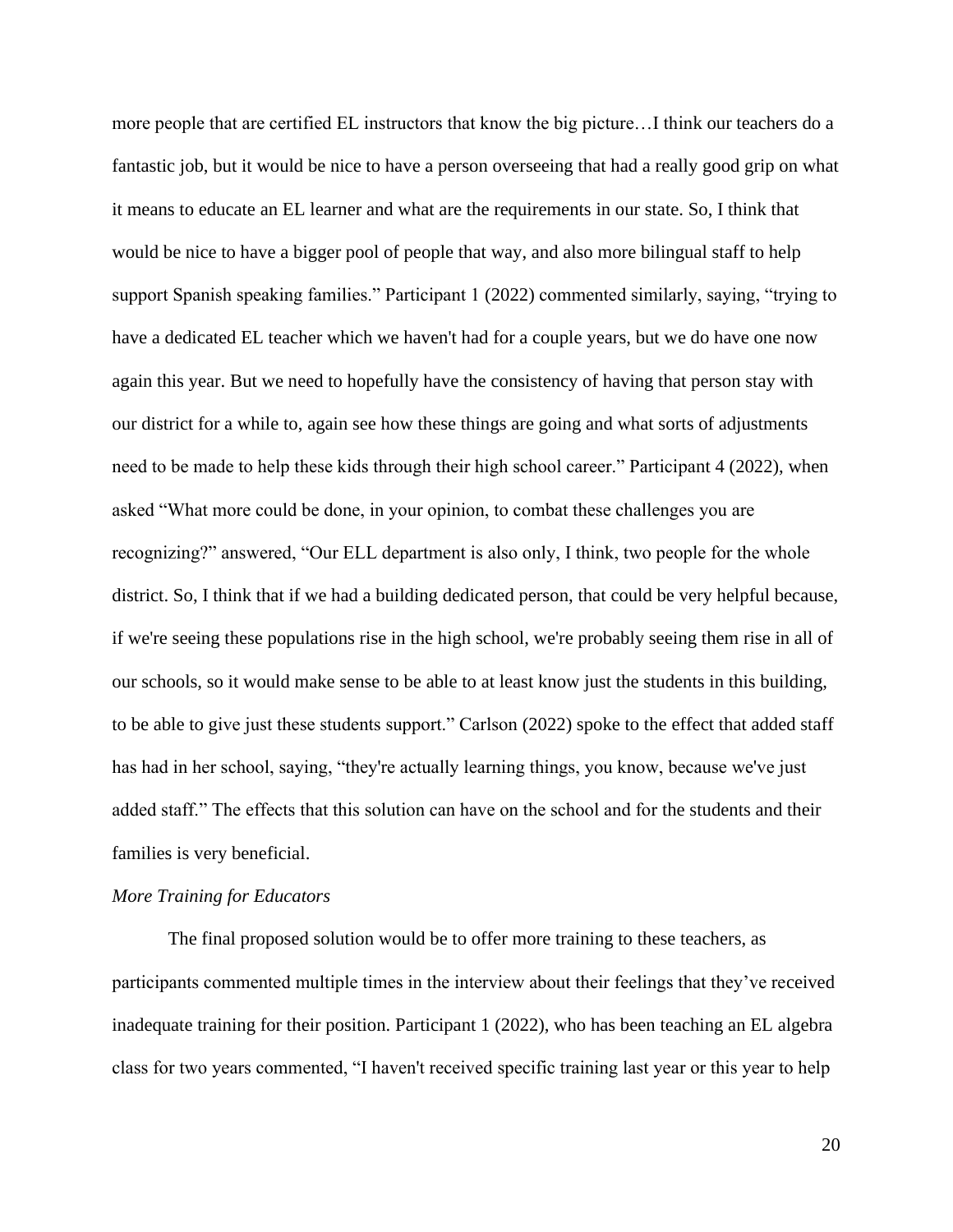me out… maybe it would have been nice to have a little training and support along the way." Wallace (2022) also mentioned, "I think there could probably be more specific training for teachers… we're just certified teachers that are told, 'you're teaching an EL class.' It would be very helpful to have some training on what that looks like and how to approach that job." Similarly, Participant 4 (2022) said, "So recently I've realized that my undergrad program perhaps did not prepare me the best to be the full-time classroom teacher that I am now in a lot of ways, not just interacting with ELL students, but also just anything that is not how to write a basic lesson plan, I feel a little bit under equipped to deal with." Data here shows a clear consensus from the participants that more training would help them to feel better equipped and supported as they approach their job of teaching these ELs.

In summary, there are cataloged effects of pre-literacy on these students' educational, emotional, social, and home lives, including a history of broken education, feelings of embarrassment and shame, and disconnectedness from the school and community for both the students and their families, to name a few. Additionally, there are a few proposed solutions that may make a profound impact on these students' lives, including the use of native language tools, the way technology can be incorporated effectively, and the need for more adequate training.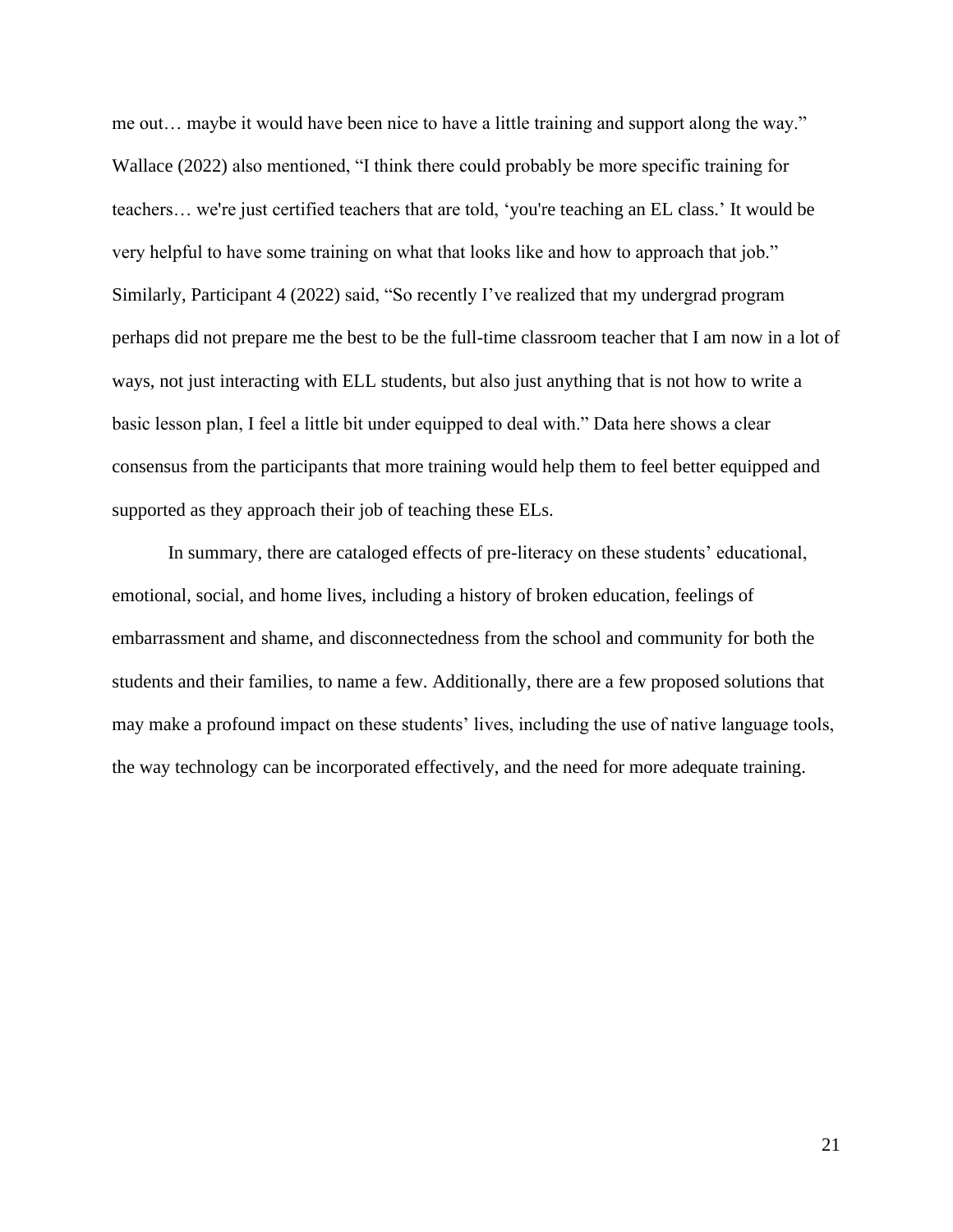#### **Discussion**

This data contributes a list, of sorts, of the effects of pre-literacy on high school ELs in the rural Upper Midwest. Although this list is not a complete catalog, there are some new effects not previously cataloged in this way, including the rise in conflict between ELs because of their heightened emotions and the challenges these ELs face when they come at an older age. Additionally, these proposed solutions have worked effectively in these teachers' classrooms to support their students, so there is at least some evidence of their value. The specifics of this research, it being from the rural Upper Midwest and the effects specifically on high school ELs also advances the disciplinary understandings.

There are various contributions this research made by its findings. This research supports prior research, including the elements of the students' feelings of disconnectedness and the use of technology and native language materials in aiding these students in their successes (Barber et al., 2018). This research also elaborates on and narrows down the research for specifically high school ELs, and more specifically yet, those in the rural Upper Midwest. These findings would be best utilized by administration and teachers in the rural Upper Midwest to better understand and prepare to educate EL students in their schools. Our research would also be best utilized to shed light on this problem and encourage others to take action to combat challenges that arise because of the pre-literacy of these ELs.

When comparing previous research to this study, there are some similarities and some differences. One similarity is the proposed solution of adapting content for the students. This was discussed by several prior authors ("How can I support ELLs in my classroom?," n.d., Roschmann et al., 2021) and by every participant in this study. Another similarity is the discussion of the effect of pre-literacy on the emotional states of these students (Lawrence, n.d.,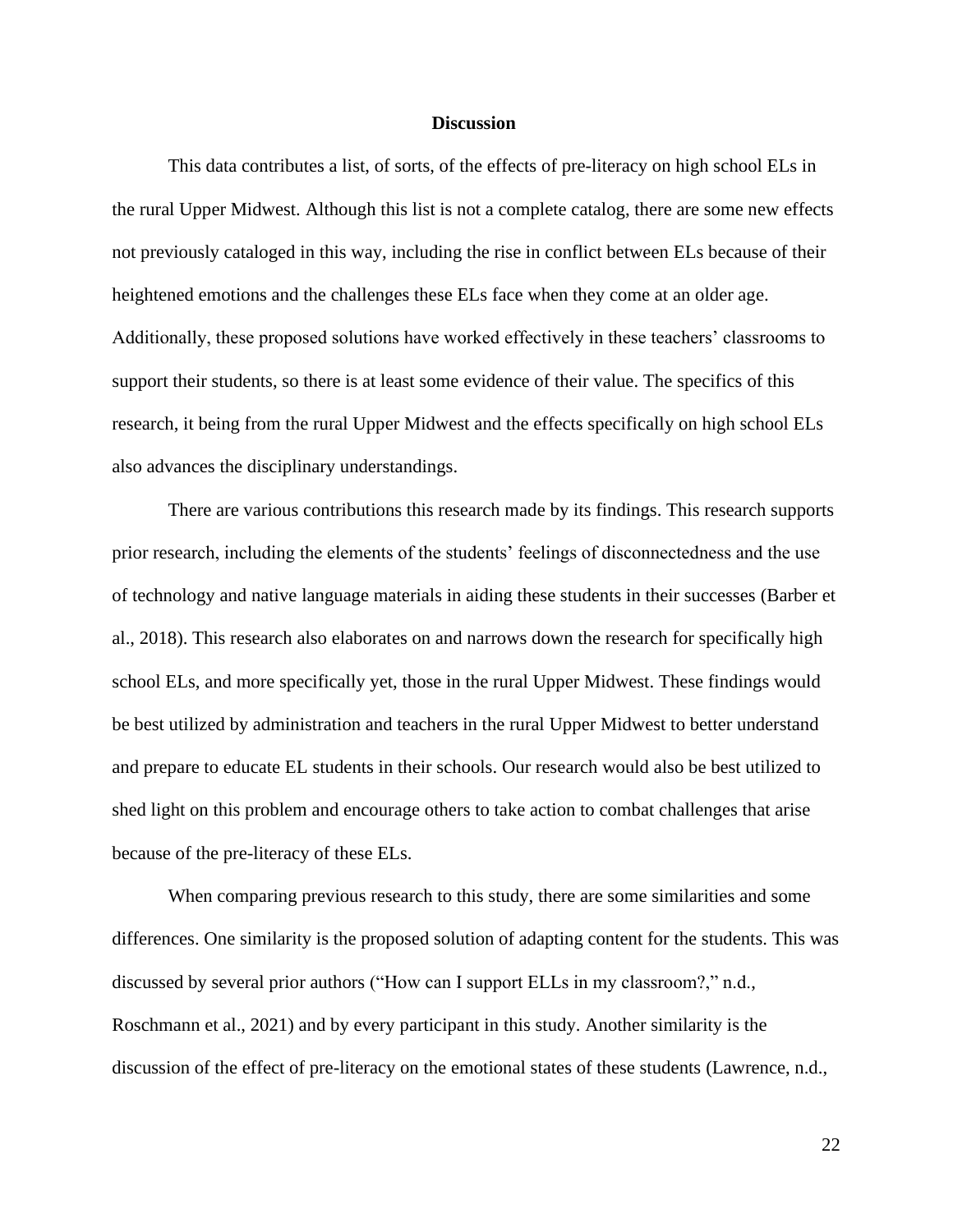Antunes, 2021). One final similarity is the discussion of home life and the effects that it has on a student. This was discussed by our participants and also by Lawrence (n.d) and the theoretical framework of Culturally and Linguistically Responsive Literacy Instruction (Klingner & Soletero-González, 2009)., further advancing the point (made in our study and in previous research) that this is a multidimensional problem with no easy solution.

There are also some differences between previous research on this topic and this study. One difference is the cataloged effects piece, as that cannot be found elsewhere that we have seen. Additionally, viewing this topic from the perspective of teachers in the rural Upper Midwest is unique to this study. Another difference is this study proposes some solutions that have been known to work in the classroom. For example, the use of technology and native language materials has been proven to work by the study participants. One final difference between previous studies and this study is the multiple perspectives that this study offers. This study offers a view of the topic from four unique perspectives: an EL English teacher, and EL algebra teacher, an EL teacher, and a Spanish teacher. There are a few unique things about this study that make it very valuable.

There are, of course, other factors that may play a role in these findings, such as low socioeconomic status. However, the interview questions were framed to avoid discussion of other factors and their effects, as the questions began "Can you tell me a little bit about the effects of pre-literacy on…" This was done to remind participants of the one factor that we were discussing. Additionally, all of these effects are based on the teachers' perceptions of their students, meaning that these may not all be effects felt by the ELs. However, because all the study participants discussed many of these effects and because saturation was reached, it can be concluded that these experiences may be often shared by others in this environment.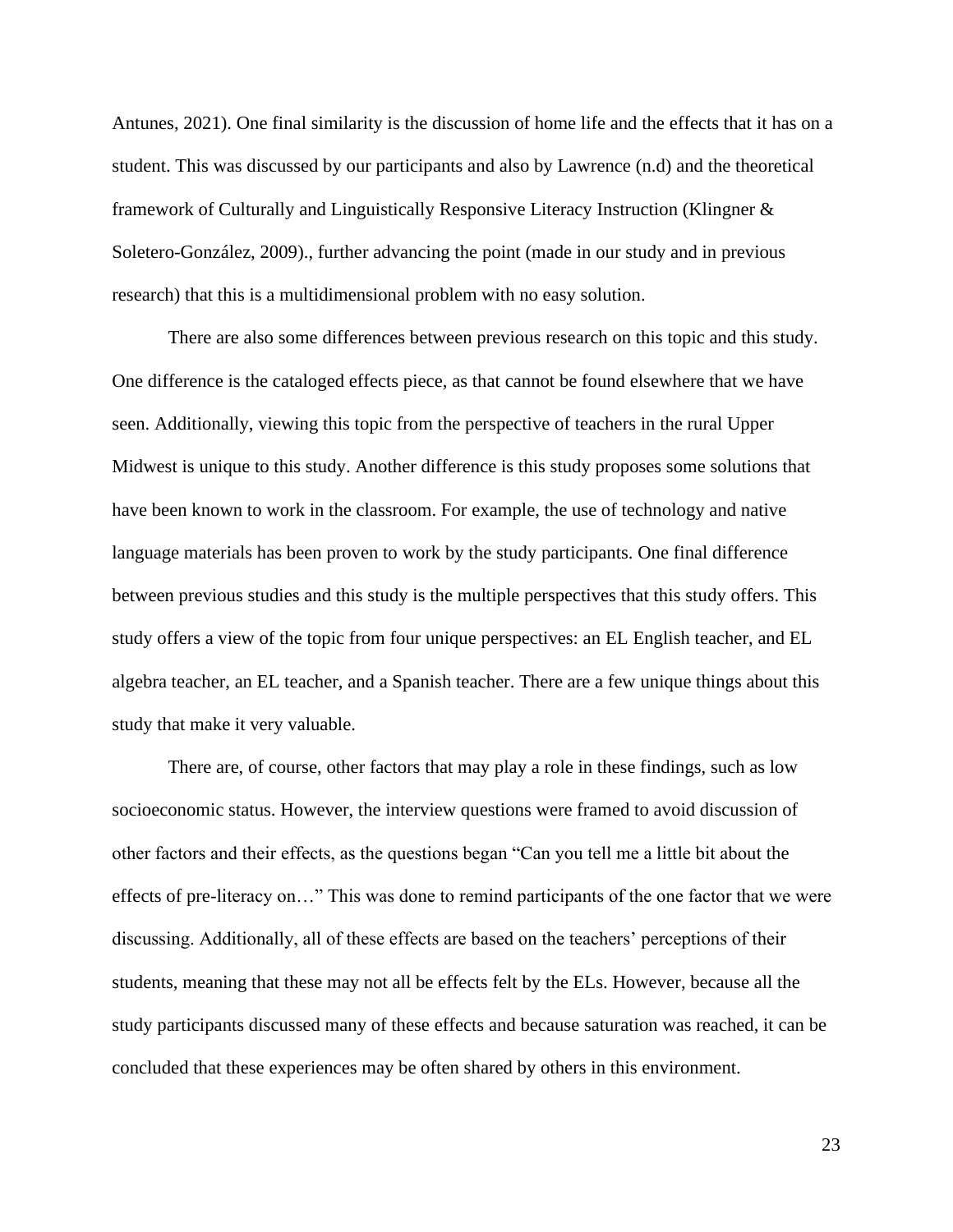This research has many strengths, including its specificity and its data collection method, hearing in-depth, the actual observed effects of pre-literacy on these students. Additionally, the findings can be trusted, as saturation was reached. Another strength of this study was the use of triangulation to assure validity and reliability of data. Triangulation was achieved through the various ways data was collected, including interviews, reflection prompts and submitted evidence, and previous research and theories. This study could be useful to administration and teachers in the rural Upper Midwest to get a better understanding of the effects of pre-literacy on high school English learners. Because there were different kinds of data collected in this study (the interviews and the reflection prompt), this data can be trusted. There are also a few limitations to this study. For example, there were only four participants in it. Although that is all it took for saturation to be reached, it may be more reliable to have more participants. Additionally, these effects are all from the perspective of the teacher, meaning these may not all be actual lived experiences for these ELs.

There are limits of the scope of transferability of this study. When using these findings across contexts, readers should bear in mind the specificity of this study. For example, these findings may not apply to urban areas. Additionally, they may not apply to other areas of the country or to different countries. However, some of these effects may be universal. Readers should just remember the specificity of this study.

From this point, future research can advance these discussions in multiple ways. Perhaps a discussion of what these effects of pre-literacy look like in a different location, like the urban Upper Midwest, and the comparison between the two would be interesting. Additionally, if some of these proposed solutions were acted upon, it would be interesting to know their implications, and whether (and to what extent) they are successful. A deeper dive into aspects of midwestern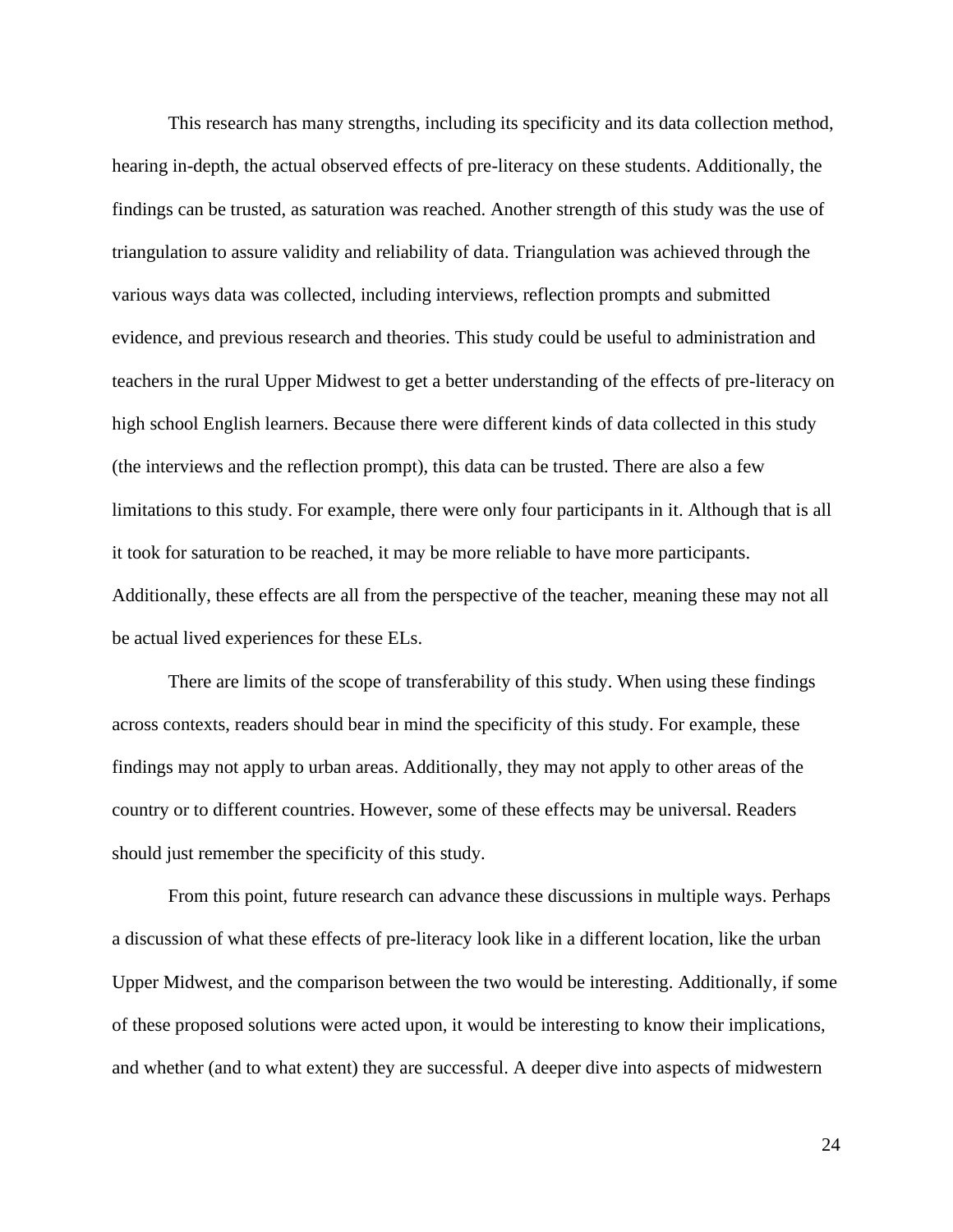life (norms, expectations, etc.) that are relevant here may also be beneficial. Finally, a look into whether or not the teachers fully understand what the students are going through would advance this research further.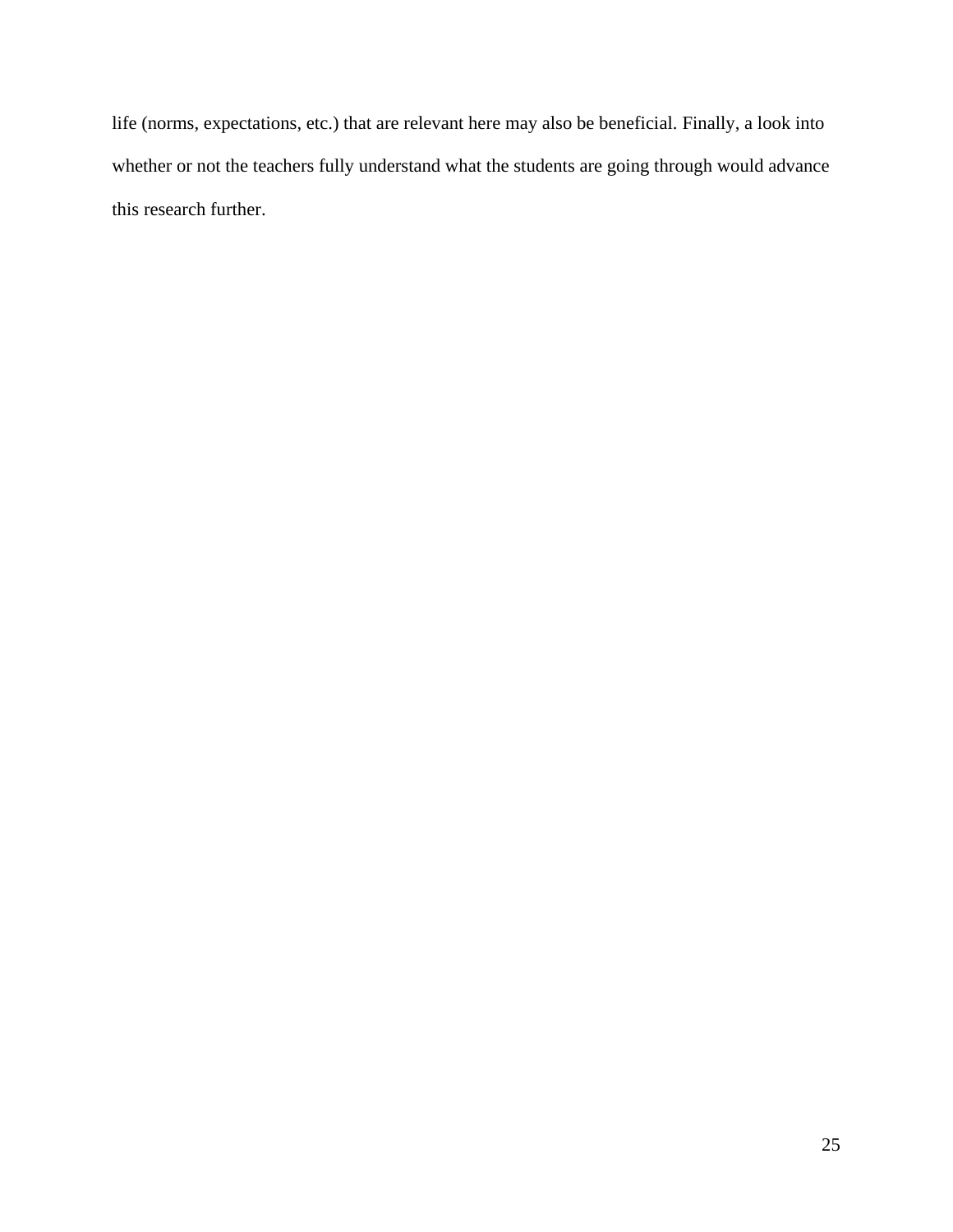## **Conclusion**

This research study cataloged some effects of pre-literacy on high school ELs in the rural Upper Midwest, from the perspective of their teachers. Those cataloged effects fell under themes of effects on education, effects on emotions, effects on social life, and effects on home life. This study also proposed some possible solutions, including sheltered courses, the use of native language materials, the use of technology, additional staff, and more training for educators. From this point, administration and educators may consider ways that these proposed solutions can be implemented for the first time in their setting or implemented in a more effective way. Researchers from this point may expound on this study by researching schools where these are implemented and whether or not they are successful in combating some of the challenges that arise for pre-literate English learners.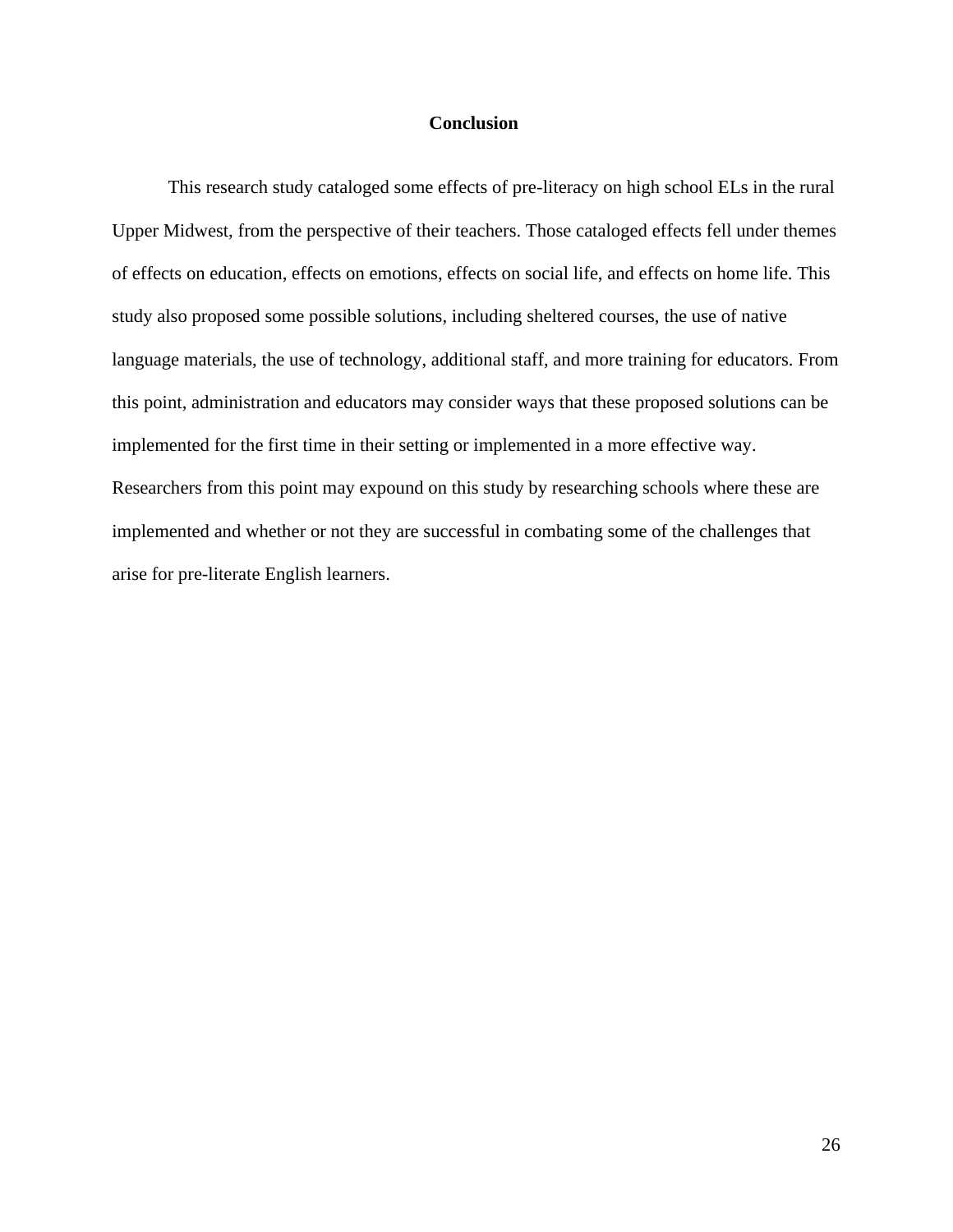## **References**

- *About SIOP*. SIOP learn about SIOP. (2018). Retrieved March 27, 2022, from https://www.cal.org/siop/about/
- Antunes, M. A. (2021). The Impact of Loss and Alienation in English Language Learners. *Radical Teacher, 120*, 42-49.<https://doi-org.usd.idm.oclc.org/10.5195/rt.2021.886>
- Banse, H., & Palacios, N. (2018). Supportive classrooms for Latino English language learners: Grit, ELL status, and the classroom context. Journal of Educational Research, 111(6), 645- 656. https://doi-org.usd.idm.oclc.org/10.1080/00220671.2017.1389682
- Barber, M., Cartledge, G., Council III, M., Konrad, M., Gardner, R., & Telesman, A. O. (2018). The Effects of Computer-Assisted Culturally Relevant Repeated Readings on English Learners' Fluency and Comprehension. *Learning Disabilities – A Contemporary Journal, 16*(2), 205-229.
- Creswell, J. W., & Poth, C. N. (2018). *Qualitative inquiry and research design: Choosing among five approaches* (4th ed.). SAGE. [https://us.sagepub.com/en-us/nam/qualitative-inquiry](https://www.researchgate.net/deref/https%3A%2F%2Fus.sagepub.com%2Fen-us%2Fnam%2Fqualitative-inquiry-and-research-design%2Fbook246896)[and-research-design/book246896](https://www.researchgate.net/deref/https%3A%2F%2Fus.sagepub.com%2Fen-us%2Fnam%2Fqualitative-inquiry-and-research-design%2Fbook246896)
- DeCapua, A. (2016). Reaching students with limited or interrupted formal education through culturally responsive teaching. *Language and Linguistics Compass*, *10*(5), 225-237.
- *English Language Learners in Public Schools*. Coe English Language Learners in Public Schools. (2021, May). Retrieved January 2, 2022, from https://nces.ed.gov/programs/coe/indicator/cgf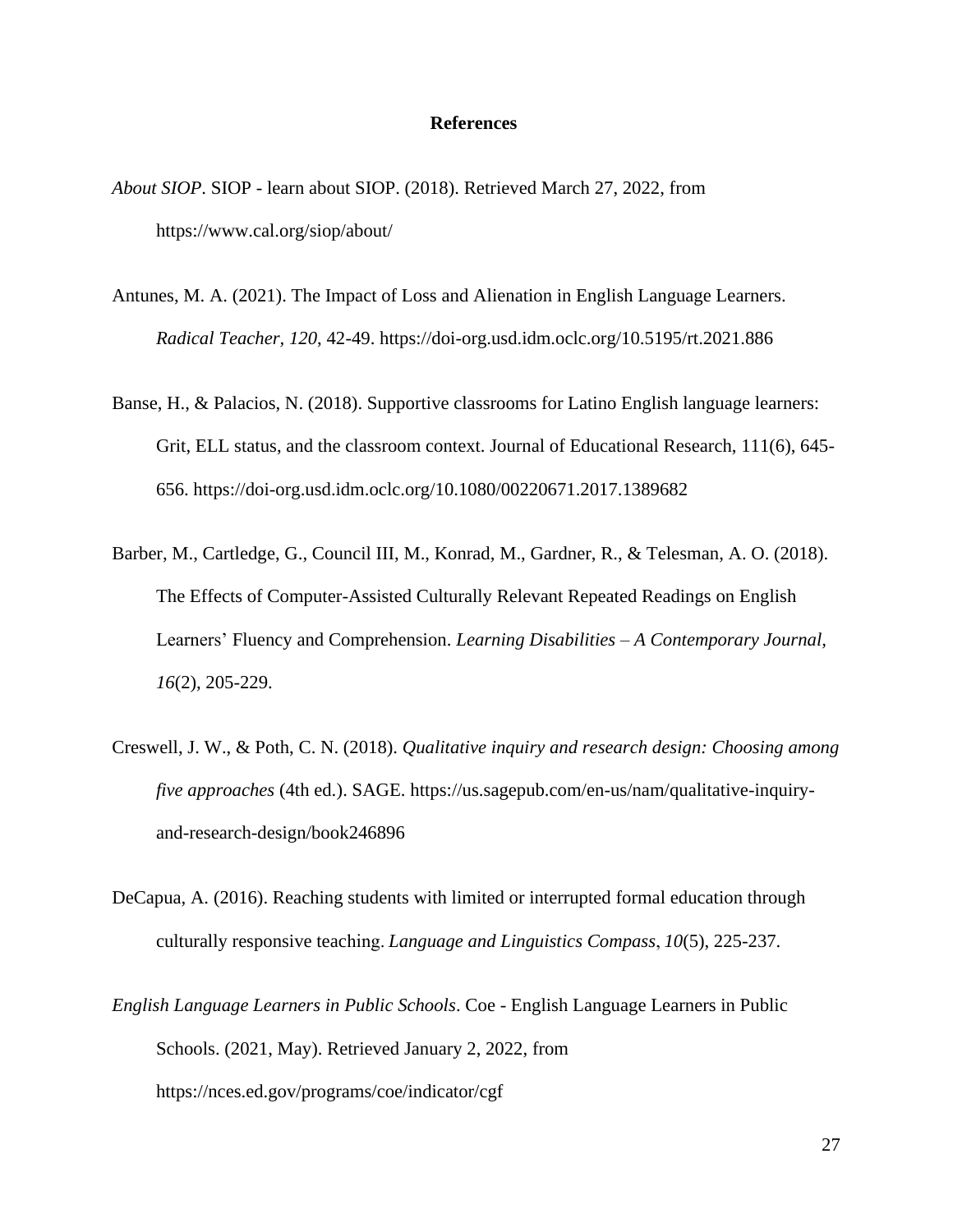- Groenewald, T. (2004). A Phenomenological Research Design Illustrated. International Journal of Qualitative Methods, 42–55. https://doi.org/10.1177/160940690400300104
- *How can I support ELLs in my classroom?* Penn State College of Education. (2014, June 12). Retrieved January 21, 2022, from https://old.ed.psu.edu/pds/elementary/internresources/esl-handbook/supporting-ells
- Klingner, J., & Soltero-González, L. (2009). Culturally and Linguistically Responsive Literacy Instruction for English Language Learners with Learning Disabilities. *Multiple Voices for Ethnically Diverse Exceptional Learners, 12*(1), 4-20.
- Lawrence, M. (2021, July 16). *How to support the social and emotional health of Middle/High School Ells*. Colorín Colorado. Retrieved January 2, 2022, from https://www.colorincolorado.org/article/social-and-emotional-needs-middle-and-highschool-ells
- Lloyd, S. C., & Mitchell, C. (2020). English-Fluency in the Home: Why Does It Matter? *Education Week, 39*(19), 14.
- Marsh, V. L. (2018, July). *Best practices for educating English language learners ...* Retrieved December 21, 2021, from https://www.rochester.edu/warner/cues/wpcontent/uploads/2018/10/ELLS-brief\_FINAL-.pdf
- McElroy, K., & Bridges, L. M. (2018). Multilingual access: Language hegemony and the need for discoverability in multiple languages*. College & Research Libraries News, 79*(11), 617-620. https://doi-org.usd.idm.oclc.org/10.5860/crln.79.11.617